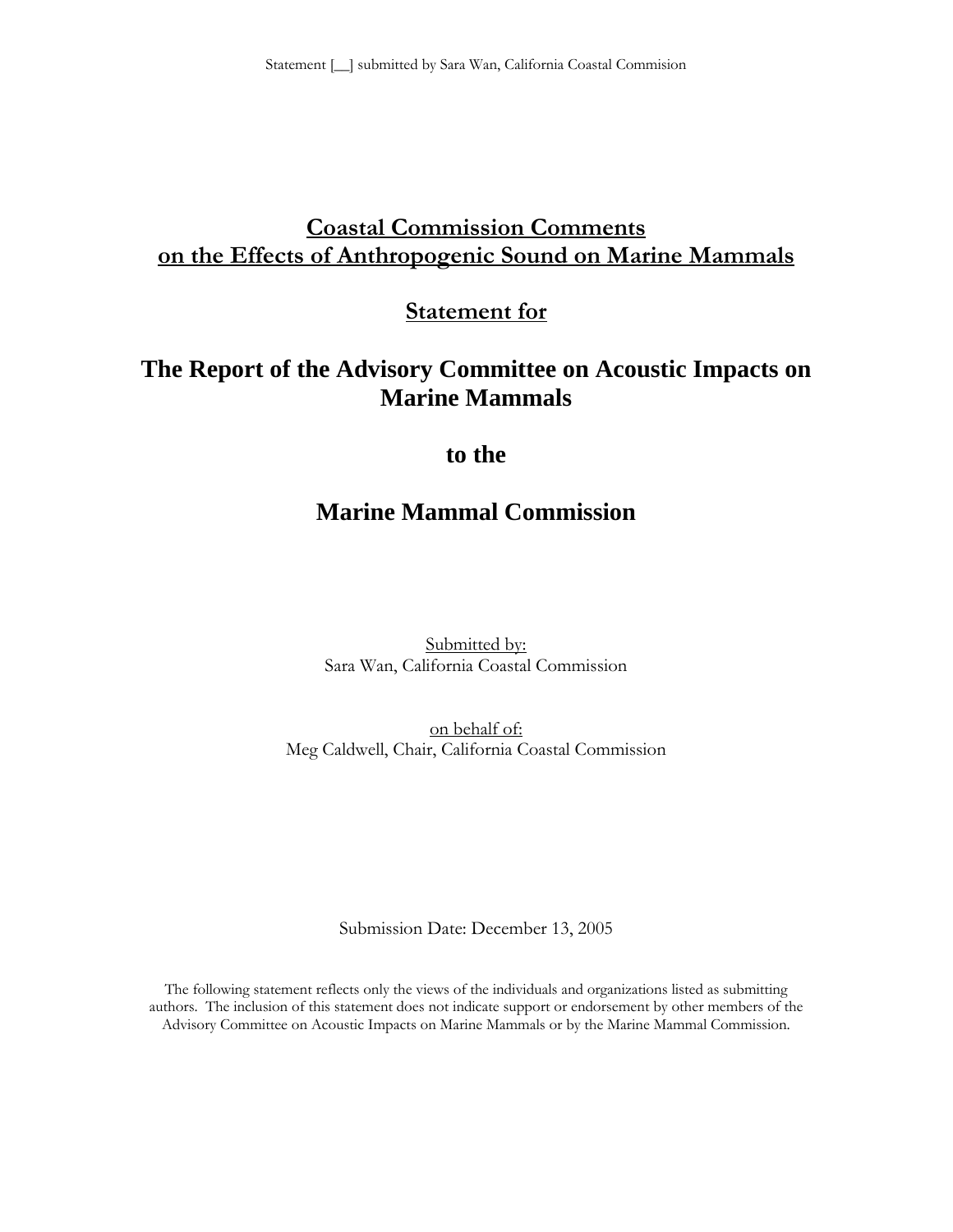Alternative Committee Member, Mark Delaplaine, California Coastal Commission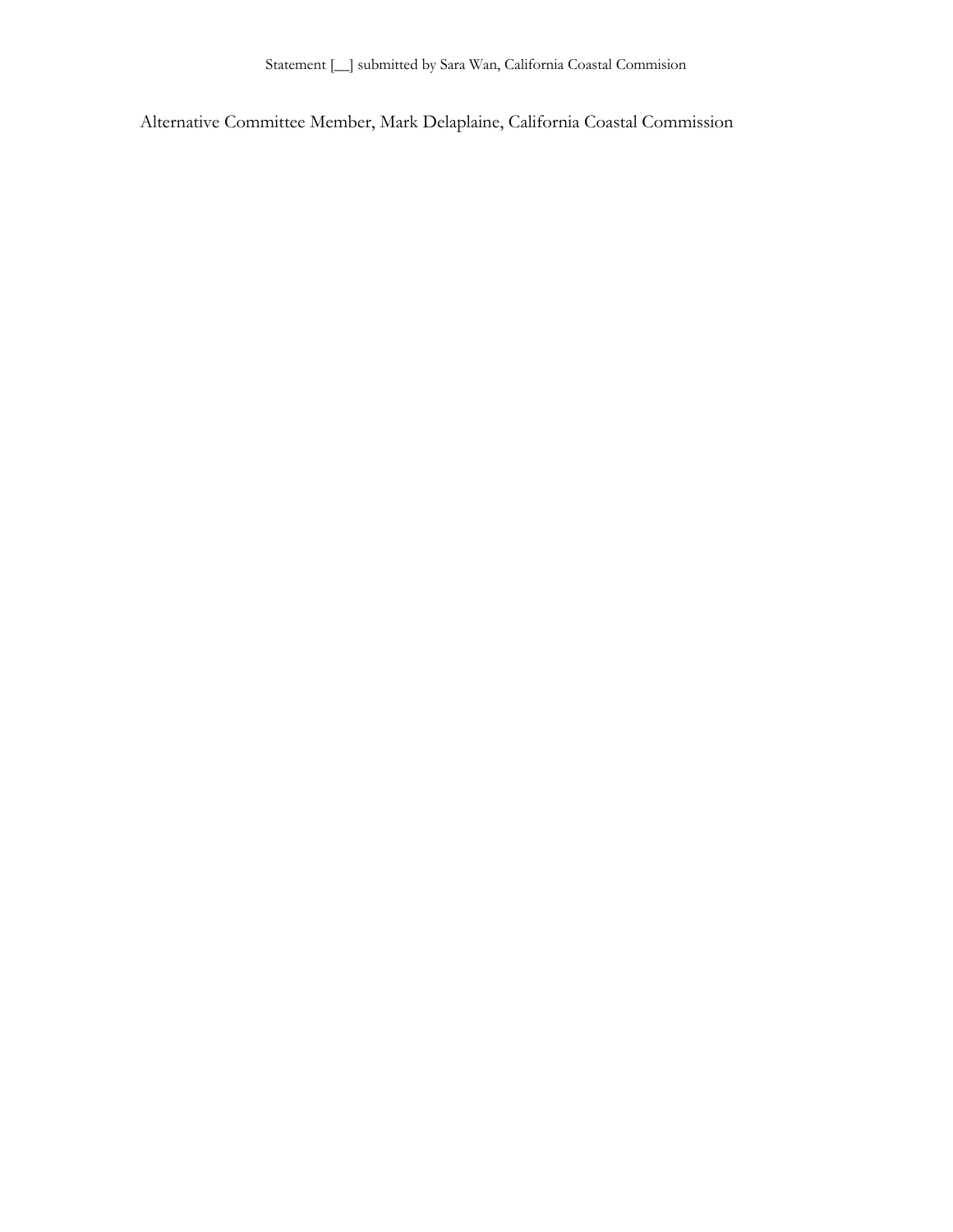### CALIFORNIA COASTAL COMMISSION

45 FREMONT STREET, SUITE 2000 SAN FRANCISCO, CA 94105-2219 VOICE AND TDD (415) 904-5200



The California Coastal Commission appreciates the opportunity to have had a representative on the Federal Advisory Committee on Acoustic Impacts on Marine Mammals. The California Coastal Commission is charged with overseeing the coastal zone of the State of California and protecting its valuable coastal resources, including marine mammals. The coastal and marine ecosystems of this State represent both an important economic interest and a vital spiritual one. The coastal and marine ecosystems and marine life within this State's sovereign waters and beyond support important commercial activities, including fishing and tourism. California residents and tourists alike enjoy the benefits and solace that comes from being able to see and appreciate the beauty and wonder of nature. Marine mammals represent a critically important part of this and play a special role in our society and as such deserve our protection.

The California Coastal Commission's regulatory authority over state waters and beyond into federal waters comes through both the California Coastal Act and the federal Coastal Zone Management Act (CZMA). It is within the coastal waters of the states that U.S. strandings occur. It is thus critically important that the states have a say in what happens relative to this issue.

It is with that in mind that the California Coastal Commission is submitting this statement to the Marine Mammal Commission. It is unfortunate that consensus was not reached among the Advisory Committee members so that one comprehensive document could be submitted to Congress and we have not attempted to craft one. Instead we have commented only on those issues that were listed as disagreements at the final Plenary session.

#### **Introduction**

Anthropogenic noise is a recognized, but largely unregulated, form of ocean pollution that can deafen, disturb, injure, and kill marine life.<sup>1</sup> Many species of marine mammals are known to be highly sensitive to sound and rely upon sound to navigate, find food, locate mates, avoid predators, and communicate with one another. A combination of noise sources, including shipping, oil and gas exploration and production, dredging, construction, and military activities, has resulted in dramatic increases in noise levels throughout the oceans. Over the last ten years, a growing body of evidence has shown that some forms of ocean noise can kill, injure, and deafen whales and other marine mammals.2 In particular, a sequence of marine mammal strandings and mortalities has been linked to exposure to mid-frequency sonar.<sup>3</sup> There is also evidence that some affected animals do not strand but die at sea. This has increased public concern about the effects of anthropogenic noise on marine mammals, which has been acknowledged in a variety of domestic and international fora.

Marine mammals have evolved over millions of years and rely on sound for vital life functions and have specialized sensory capabilities to take advantage of the physics of sound in the ocean. Anthropogenic noise in the oceans has increased since the start of the industrial revolution and increases in ambient noise levels,<sup>4</sup> as well as individual sound sources, can cause adverse effects, the extent and type of which are not well understood. Military technology and scientific research using low frequency active acoustics attempting to cover large distances have specifically targeted the ecological sound niches that low frequency specialist whales have evolved to rely on, necessarily competing with those marine mammal species. Peer-reviewed scientific literature indicates that marine mammals are affected by exposure to anthropogenic noise in a variety of ways that can be harmful or even lethal. However, there are significant gaps in information available to understand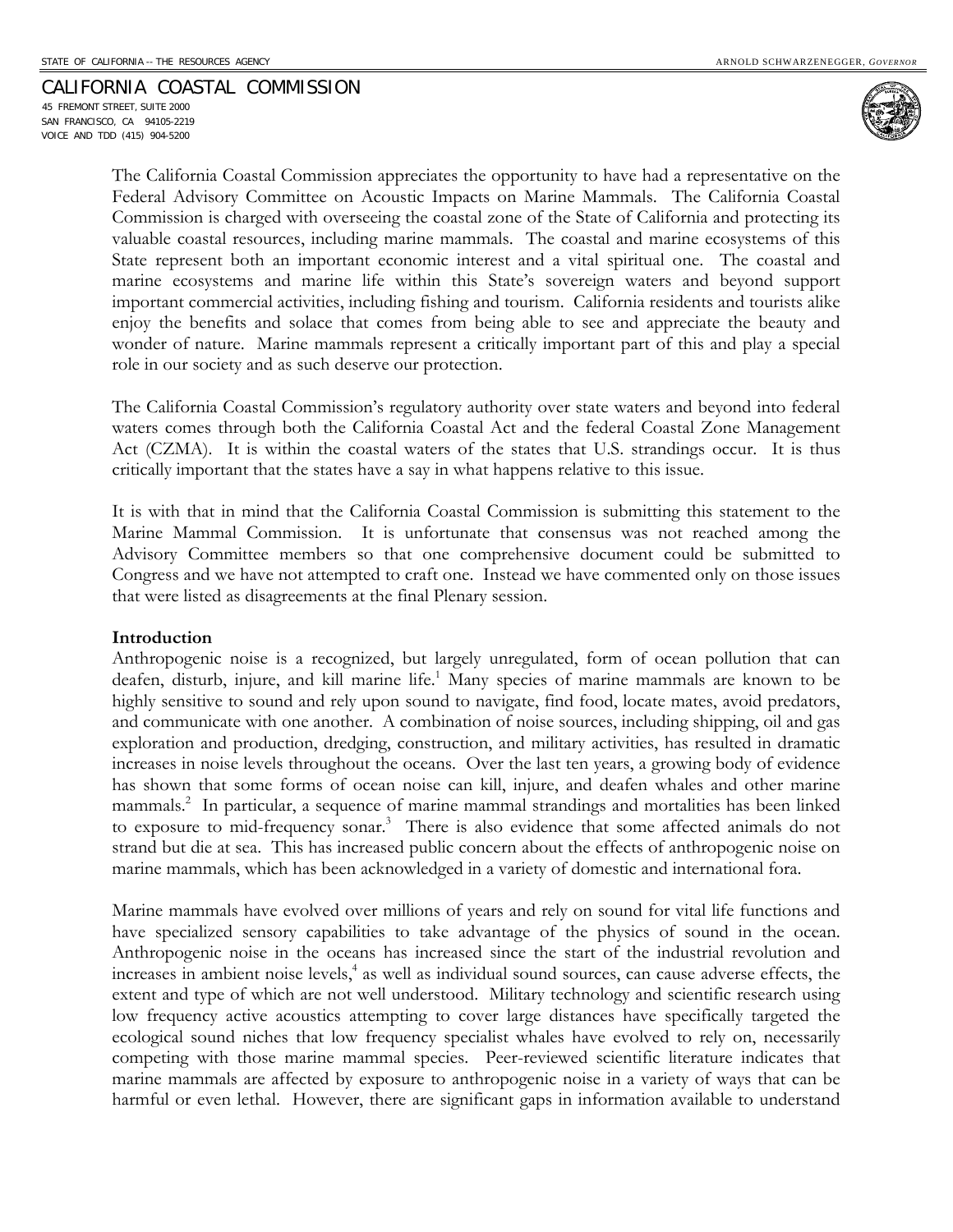and manage these effects. This is particularly the case because marine mammals are extremely difficult to study and the marine environment is extraordinarily complex and dynamic. In addition, this is a relatively new field of concern and the amount of research undertaken to date has been limited in scope and duration.

Much of the information needed to understand the impacts of noise on populations and individuals will remain unknown for decades, if not longer. In the face of much uncertainty, the California Coastal Commission and other agencies must make decisions about proposed activities. Given the current data gaps and the uncertainties in information available about impacts of sound on the marine environment, and the potential for harm to occur before it is detected, it is appropriate for managers to apply precaution when allowing necessary activities to proceed. The current statutes presume that a precautionary approach should be taken and place the burden of proof on the applicant proposing the action. This is necessary because scientific certainty is difficult to obtain on most issues but will be particularly elusive in this field. Because many of these species reproduce very slowly, requiring scientific certainty before taking protective measures could very well result in their extinction.

While much remains to be learned about marine mammals and their responses to noise, one method of determining if there is a correlation between intense noise events (sonar and seismic) would be to be able to have more accurate information about strandings coincident with noise events. However, stranding teams are not necessarily available to cover all areas where strandings occur and funds for quick, accurate, and unbiased review of strandings are insufficient. In addition, knowledge of military activities is not always available. As a result, only publicized mass strandings are reviewed to see if they are coincident with naval or other sound-producing activities. Additionally, there has been no attempt to look at single strandings to see if there may have been sound-producing activities in the area. There also is no standardized form for reporting the results of necropsies and the public is frequently not allowed to observe necropsies or have access to the data for long periods of time (e.g., 2005 North Carolina stranding event). A more coordinated and complete analysis of all stranding data should be conducted.

While anthropogenic noise is only one of many serious threats facing marine mammals, such as fisheries by-catch, habitat degradation, ocean pollution, whaling, vessel strikes, global warming, and others, it is too early in our investigations to know where this issue sits in a relative sense. Most likely the answer will depend upon the species and a more complete knowledge of both cumulative and synergistic effects of noise. Long-term cumulative impacts to populations and synergistic effects that may heighten the impacts of other threats may turn out to be the greatest impact of noise on marine mammal populations. However, the indications are that this threat is significant enough to require efforts to reduce its potential impacts and should be taken seriously.

### **Extent of the Problem**

### **How significant is the threat and what is the relative importance of sound?**

There has been an attempt by some to downplay the significance of sound as a threat, particularly as it compares to other threats. However, it is impossible to say at this stage of our knowledge what the relative importance is. Underwater noise can prevent marine mammals from hearing their prey or predators, from avoiding dangers, from navigating or orienting toward important habitat, from finding mates, from contact with their young, and can cause them to leave important feeding and breeding habitat.<sup>5</sup> Those who state that anthropogenic noise only affects a few individuals or who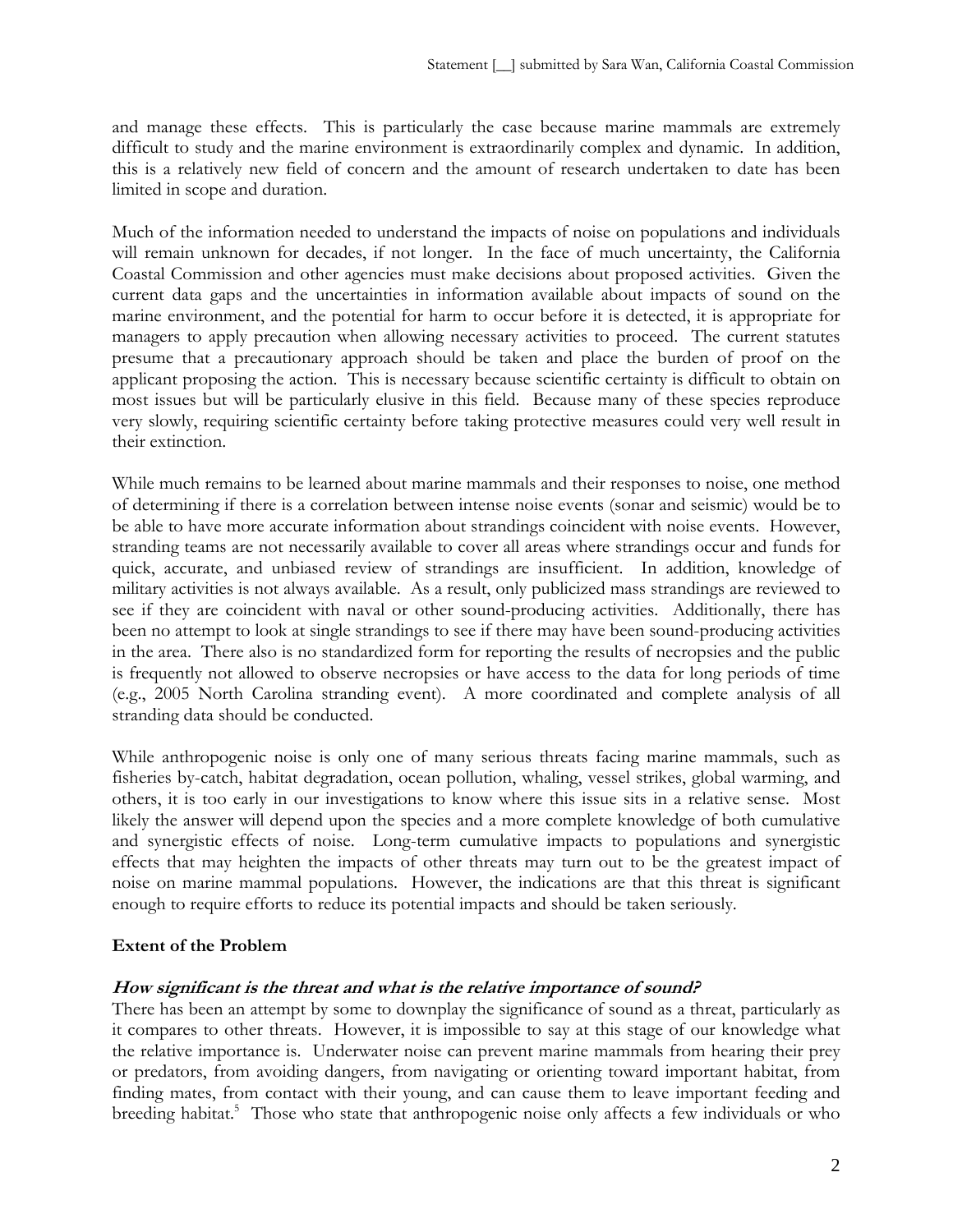insist on an irrefutable burden of proof are looking at this from a very narrow perspective, i.e., considering only known atypical mass strandings where the existence of a sound source was known as a measure of the impact and requiring that there be physical evidence of trauma. This ignores that:

- 1) the majority of strandings likely go unreported, particularly in remote areas;
- 2) mortalities that occur away from the coast are very difficult to detect since most whale carcasses sink immediately; 6
- 3) knowledge of whether or not a sound source may be present during known strandings may not be available;
- 4) strandings of single whales where there is no other known cause of the stranding are not reviewed for a possible connection to sound;<sup>7</sup>
- 5) there may be cumulative and synergistic effects on individuals and populations that are difficult, if not impossible, to determine;
- 6) there may be significant impacts to a variety of biologically necessary functions;
- 7) strandings are not the only possible impact of sound; and
- 8) limiting the inclusion of strandings to those where there is proof of a cause and effect is inaccurate and misleading.

The significance of the impacts may vary with the species. Some species are more threatened by ship strikes, other by by-catch, and still others, such as beaked whales, by noise. We also know that human impacts on marine ecosystems interact to produce a magnified effect of other threats. There is no reason to believe that it is different with noise. Thus noise could, for instance, affect the ability of marine mammals to sense fishing gear or create stress that magnifies the impacts of pollution.

In conclusion, the impact of anthropogenic noise on marine mammals cannot be looked at in a simplistic way by only comparing the known number of mass strandings proven to be connected to sound to the total number of strandings, including those for which there is no explanation. The body of scientific literature on noise impacts on marine mammals is growing, pointing almost uniformly to a cause for concern. While the relative significance of this threat is yet to be determined, it is clear, even at this stage, that this threat should not be taken lightly.

# **Impact on populations**

Impacts of noise on populations, even non-lethal impacts, can severely affect species survival. However, population impacts are difficult to detect, particularly where there is insufficient information about the population size and structure. Where the impacts are the result of long-term cumulative exposure, scientific observation and conclusions are particularly elusive but noise is believed to have contributed to the decline of several species of whales or their failure to recover.<sup>8</sup> The NRC statement that "no scientific studies have conclusively demonstrated a link between exposure to sound and adverse effects on a marine mammal population" i is misleading at best, because there are also no scientific studies that conclusively demonstrate that there have been no effects on any marine mammal population. In other words, there is simply not sufficient information to make that conclusory statement. In addition, it ignores the information on noiseinduced strandings of a well-studied local population of beaked whales that was either killed or did

<sup>1</sup> i NRC 2005. Marine Mammal Populations and Ocean Noise: Determining When Noise Causes Biologically Significant Effects. National Academy Press Washington, D.C. 96 pp.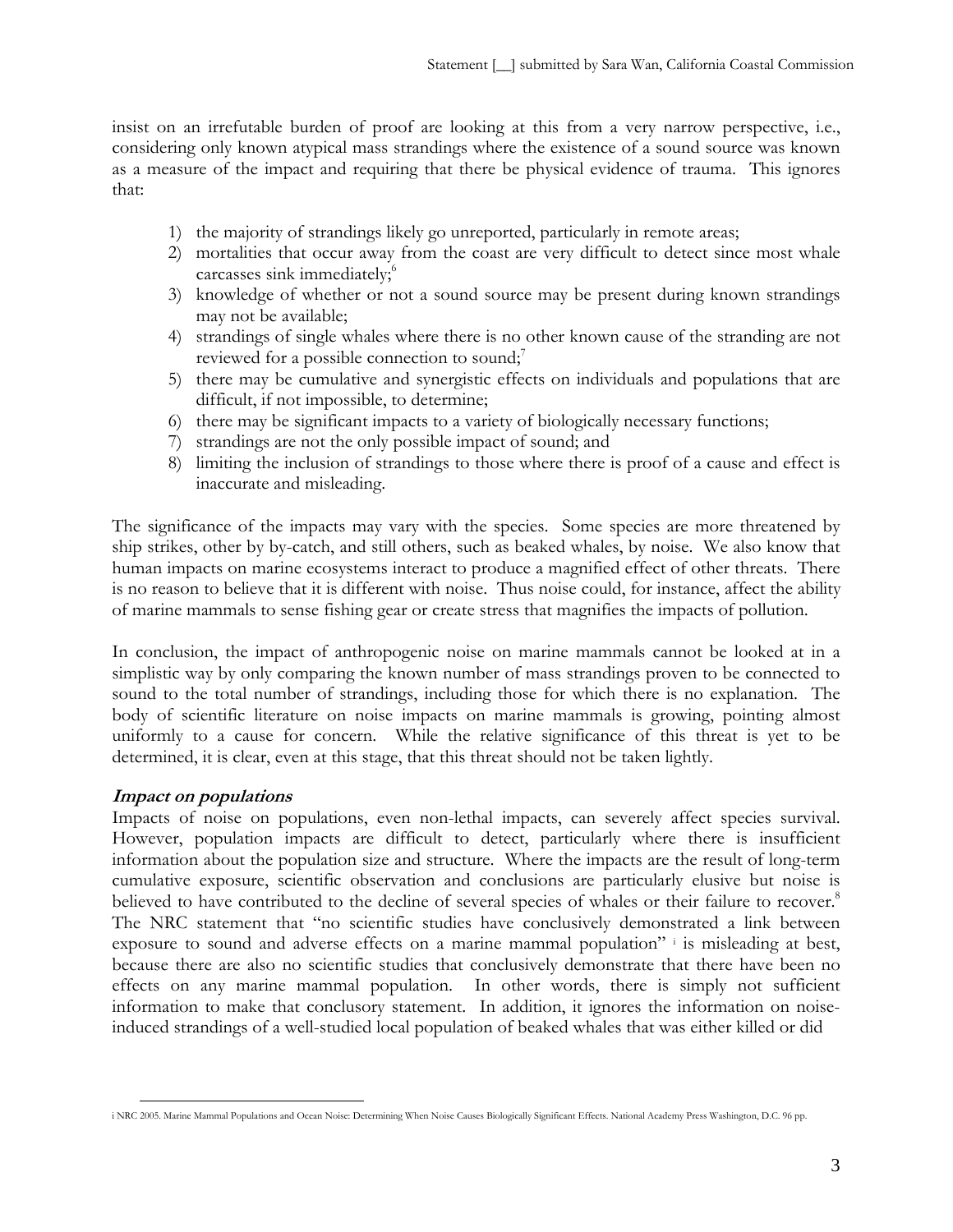not return even five years after the sonar event believed to have caused the stranding.<sup>9</sup> That local population impact, on a species about which we know little of the population numbers or structure, cannot be ignored as a possible population impact.

Additionally, the NRC conclusion ignores that:

- 1) in all but a few cetacean species our population estimates are too imprecise to be able to detect population declines; $10$
- 2) there have been no studies that have attempted to study population declines due to noise;
- 3) if we were able to detect a population decline, it would be difficult if not impossible to tie it to noise;
- 4) where we do know of population declines, most cannot be linked to one primary cause;<sup>11</sup> and
- 5) in instances where we have reason to believe there can be major impacts, such as in the case of known toxins, even those that accumulate in the tissues of marine mammals, it has not been possible to prove they are a cause of marine mammal decline.<sup>12</sup>

In conclusion, marine mammal population declines are difficult to document especially without accurate baseline population counts to start with. However, what we have learned in the very short time that attention has focused on these issues is that we have seriously underestimated the effects of noise on marine mammals. This indicates that the effects of anthropogenic noise could be farranging and severe and should not be discounted.

# **Degree of scientific uncertainty and the use of extrapolation**

In the last few decades, knowledge of marine mammal biology has increased yet many aspects of marine mammal behavior, physiology, populations, and ecology remain unknown. understanding of normal behavior and the biological significance of any resulting changes in behavior caused by sound exposure are critical to better answer questions regarding impacts. Unfortunately, much of the understanding of normal behavior required to answer these questions is unknown at this time.

At this time there is still a significant amount of uncertainty about how marine mammals hear, how they use sound, and the impacts of noise on them. In fact, the data gaps are so substantial that it is difficult to draw any definitive conclusions on this subject, other than to state that there is a high degree of probability that sound may impact marine mammals in significant ways necessitating the use of precaution.

Listed below are just some of the areas where it is generally agreed that there is uncertainty:

- Eighty-three different species of cetaceans are currently recognized, and audiograms have been developed for only 11 species, all of which are odontocetes.
- The hearing of mysticete whales remains unmeasured.
- Uncertainty regarding the specific uses of sound by marine mammals (e.g., extent, context) makes it difficult to detect or interpret changes in behaviors associated with sound.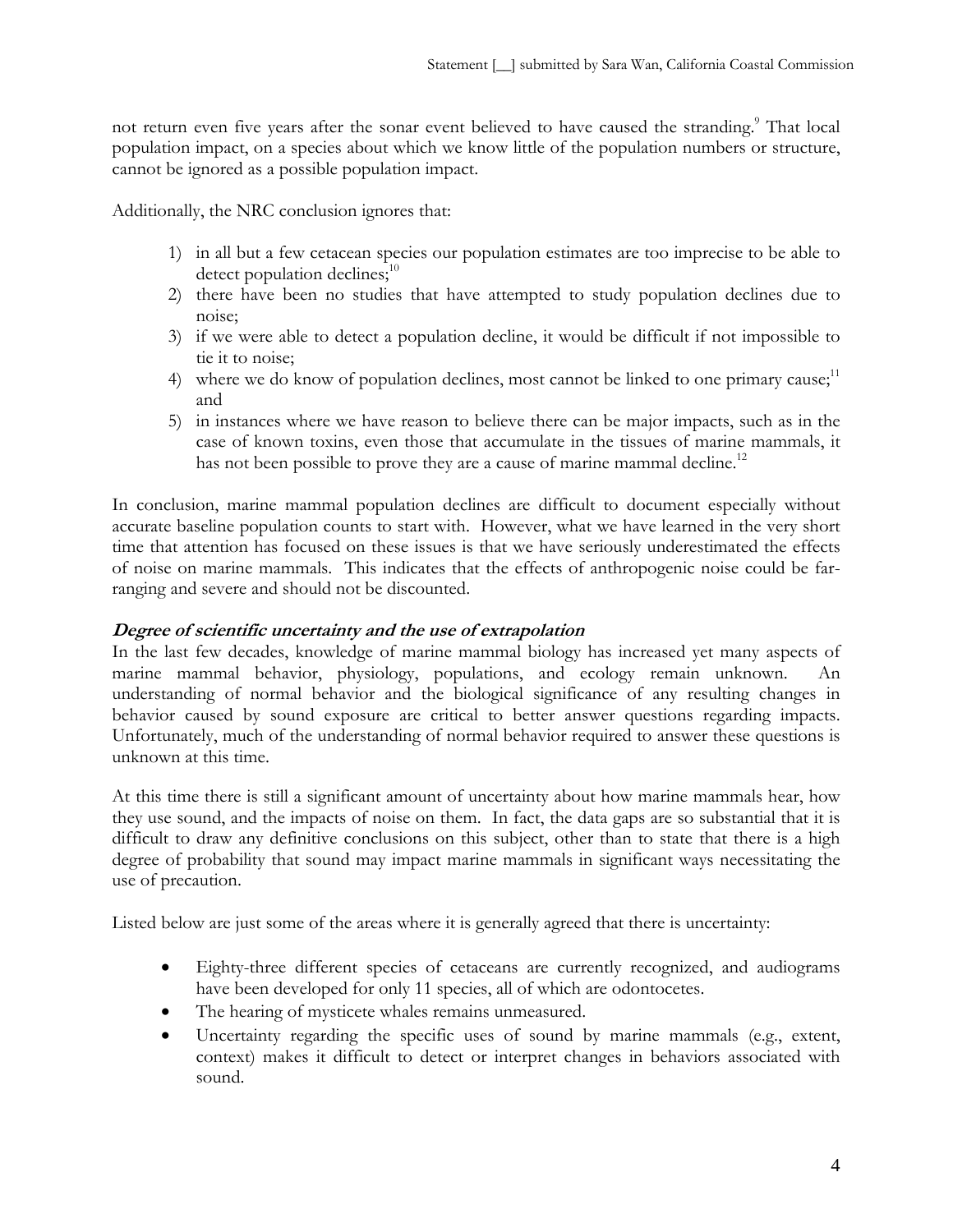- We know relatively little about the extent of marine mammals' use of sound from natural sources (for navigation, prey detection, predator avoidance, or other uses).
- There is uncertainty about how marine mammals use sound to communicate or carry out other functions.
- The ranges and circumstances of effective communication using sound are also unclear.
- There is limited information available on what constitutes normal behavior for many species.
- There is a lack of baseline behavioral data making it difficult to assess the impact of sound or determine what would constitute a biologically significant disturbance.
- There is uncertainty about whether an animal hears the same types of sounds that it produces, and therefore whether it is appropriate to estimate an animal's audiogram by examining its sound production.
- There is uncertainty about whether or not sounds to which animals are relatively insensitive are still important to their survival.
- There is uncertainty about the pathways by which sound travels to the inner ear and about other mechanisms for hearing in marine mammals.
- There is uncertainty about the onset of auditory trauma in marine mammals, including which types and levels of sound exposures will induce trauma in which species.
- There are limited experimental data on TTS (temporary threshold shift) in marine mammals, and no experimental data on PTS (permanent threshold shift, i.e., deafness).
- It is uncertain whether increased sound levels in the oceans could cause auditory developmental problems for young marine mammals.
- We do not know whether marine mammals have natural mechanisms to protect their hearing. If they do have protective mechanisms, they may not work in the same way as in the ears of terrestrial mammals. If marine mammals do have protective mechanisms, we do not know whether or how they might fatigue.
- There is uncertainty about whether the auditory systems of mysticetes may be more likely than those of odontocetes to be affected by low- to mid-frequency sounds because mysticetes' vocalizations consist of these same frequencies.
- While masking is known to be a common, naturally occurring phenomenon, there is uncertainty about the specific conditions under which, and the extent to which, it occurs in marine mammals, and when it is significant.
- The full range of options available to marine mammals to overcome masking is not known.
- There is uncertainty about the potential of general, non-directional ambient noise to cause masking, which results from a lack of information about ambient noise levels.
- Uncertainties exist about baseline feeding rates and hunting success, mate-searching behavior, and predator avoidance affecting scientists' understanding of whether masking is likely to adversely affect the survival or reproductive success of an individual or population.
- Direct effects of masking are difficult to demonstrate in the field.
- The prevalence of non-auditory physiological sound effects (e.g., stress, neurosensory effects, effects on balance, tissue damage from acoustic resonance, gas bubble growth in tissues and blood and blast-trauma injury) in marine mammals and the relative vulnerability of different species to such effects are uncertain.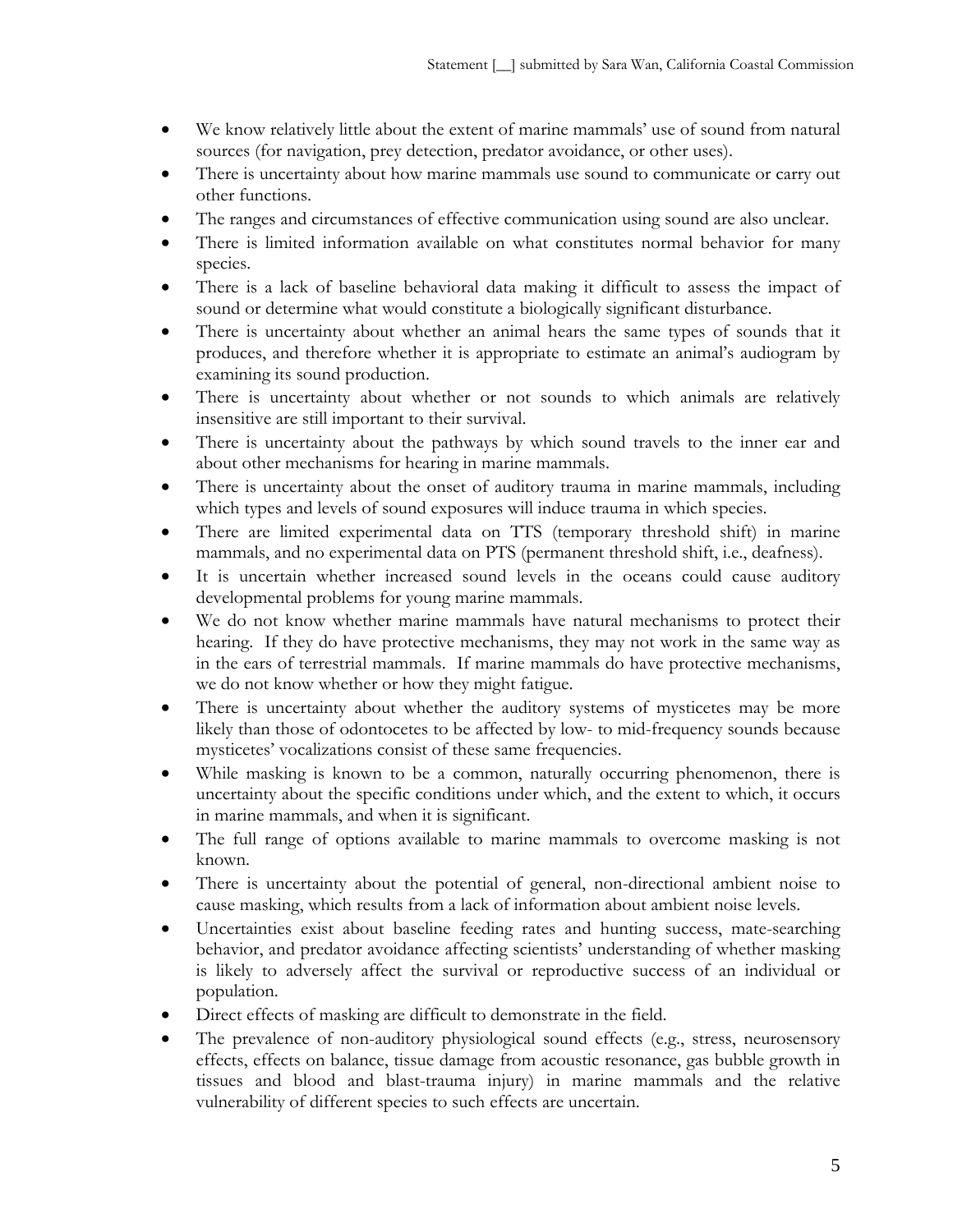- Little is known about how sound might induce stress in marine mammals.
- There have been no studies to date specifically investigating these stresses in marine mammals.
- There is uncertainty about the possible role of acoustic resonance in beaked whale strandings associated with sound exposure.
- The relationship of sound characteristics to gas bubble growth is unclear.
- Disagreement currently exists over the possible role of gas bubble growth in beaked whale strandings.
- It is unclear what, if any, specialized adaptations deep diving marine mammals may have evolved to avoid decompression-type effects during their routine diving behaviors.
- The biological significance (e.g.*,* consequences for health, survival, reproduction) of behavioral responses to sound is largely unknown.
- The long-term, cumulative impacts of sound exposure on behavior are also unknown, making it more difficult to determine the significance of observed behavioral changes over time.
- Little is known about the extent to which marine mammals can or do adapt their behavior to changes in anthropogenic sound.
- It is also uncertain how most marine mammal species may respond behaviorally to longterm increases in background noise levels.
- The characteristics of sound that trigger a behavioral reaction are often unknown.
- There are few direct data concerning the behavioral effects of sound on marine mammals.

Uncertainties about the effects of sound on marine mammals are driven by several fundamental problems. First, the lack of baseline behavioral data for most marine mammals makes it difficult to measure and interpret behavioral responses to sound. Second, there are fundamental, practical challenges inherent to studying marine mammal behavior in the wild such that some types of responses (even acute responses) are difficult to detect with currently available monitoring capabilities. Third, even in cases where behavioral responses to sound have been documented, the mechanisms and implications of these changes are not always clear. Fourth, sample sizes in studies where behavioral changes are documented are often small, and the results are often specific to a particular location and scenario, making general conclusions difficult. In addition, even where behavioral changes are documented, interpreting the effects that are detected is extremely difficult, at best.

While the above is not meant to imply that we do not know anything about these issues, it highlights the significant gaps in our current understanding. We do not even know what the hearing range is for most cetaceans (only 11 out of the 83 known species), and we have no measurements on mysticetes at all. Most of what is known about the hearing range of these species comes from studies with one or a few individuals belonging to these 11 species. Extrapolation of these few data points is then used to determine the hearing range of the entire species. We know that there are great variations in the hearing ability and range of individuals within a species, and thus any extrapolation within the same species should include the probability of error and set possible bounds. To then use the extrapolated data to extrapolate again between species where there are no direct observations or experimental data is scientifically inaccurate and can only lead to erroneous conclusions. While extrapolation is a valid scientific tool, extrapolations must be used with great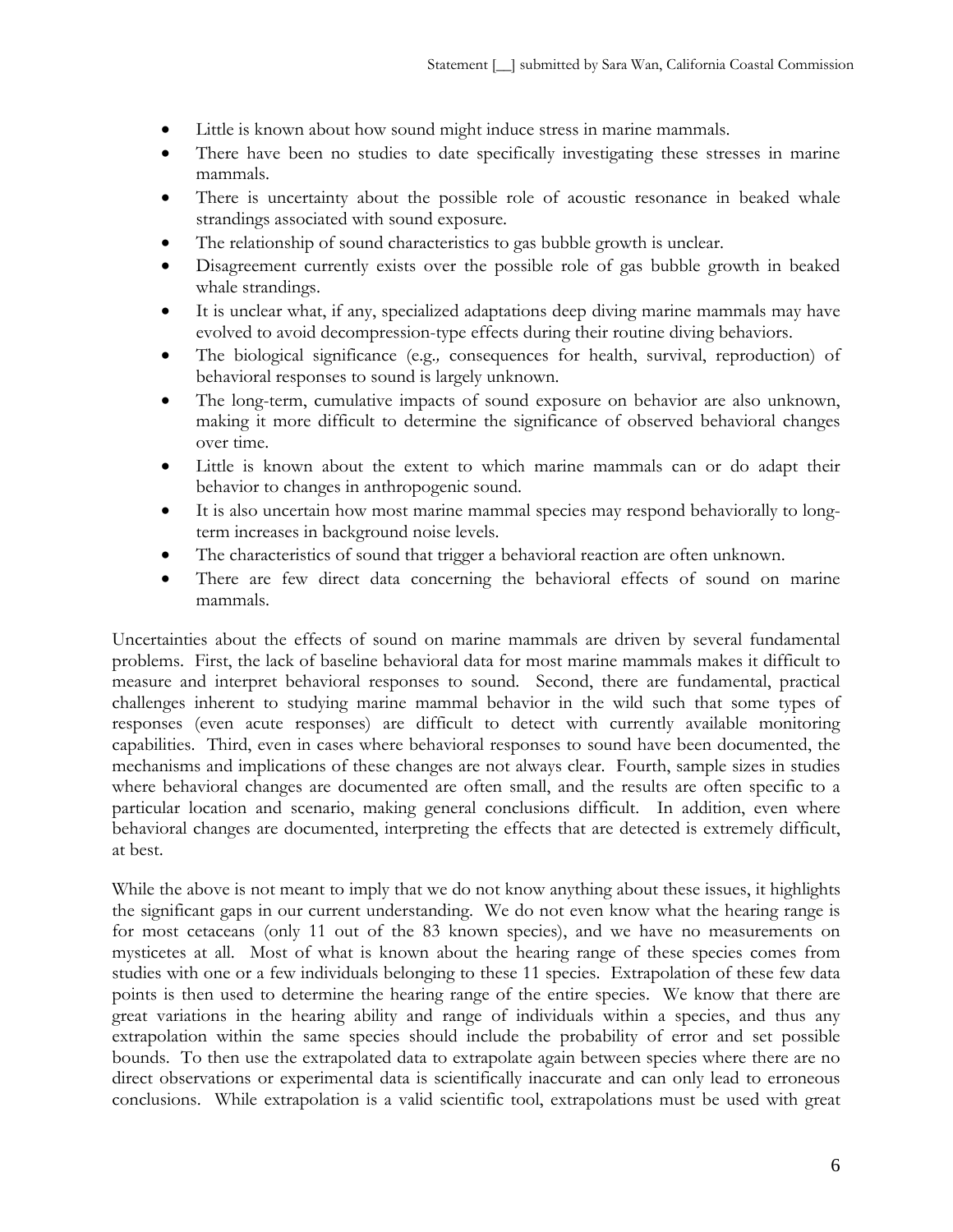care and underlying assumptions must be clearly stated. More confidence is placed in extrapolations where comparisons are made between more closely related species or where sample size is larger. Use of extrapolations in this field at this early stage of our knowledge is justifiably controversial. Extrapolation increases in validity as the body of knowledge and extent of data increase in robustness. Until such time as there are a greater number of data points, i.e., individuals measured, including those that are not captive, the risks of drawing the wrong conclusions that could lead to serious management decision errors is too great to justify.

The degree of uncertainty that exists in this newly emerging field of science should not be used as a justification for postponing action to prevent environmental degradation. The potential for harm to occur before it is detected necessitates the use of a precautionary approach to the review and permitting of activities that involve the intentional production of anthropogenic sound.

## **Relationship Between Stranding and Sound**

## **Level of relationship: cause/effect, correlated, associated**

Much has been made of the need to assess the relationship between strandings and sound by defining whether or not the relationship is a coincidence, association, or is correlated or related by cause and effect. Some stakeholders believe that to fully understand the nature of any relationship (e.g., coincidence or correlation) of an acoustic event with a stranding, scientists need, at a minimum, good information on:

- the sound sources involved and the propagation of energy from those sources;
- the animals' physiological and metabolic status and injuries;
- the animals' potential causes of death based on necropsy findings;
- the spatial and temporal correspondence between the sound sources and the animals; and
- the stranding pattern (e.g., atypical strandings having two or more animals stranded over several hours spread over kilometers of coast, rather than at the same time and location; or strandings involving more than one species).

In practice, it is rare to have such complete information and requiring this level of information sets the standard at an unachievable level. Information available to draw conclusions about the causes of stranding events is limited, making it difficult to assess the relationship between strandings and sound. Requiring the determination of whether a stranding is related to sound by cause/effect, correlation, association, or coincidence as a prerequisite to listing it in a table of strandings is inappropriate and artificially narrows the list of strandings that may involve noise. When events, particularly ones that are rare, occur together repeatedly, data from such events can be used to determine a relationship between the two and should not be overlooked, even if a particular individual event cannot be proven to be correlated.

# **Number of relevant stranding or mortality events**

Current understanding of the connection between sound and strandings has not advanced to the point where the relationship between sound exposure and mortality can be understood in terms of physiological, behavioral, and population-level responses, making it difficult to assess the magnitude of impacts. Recent attention directed towards marine mammal strandings and sound, and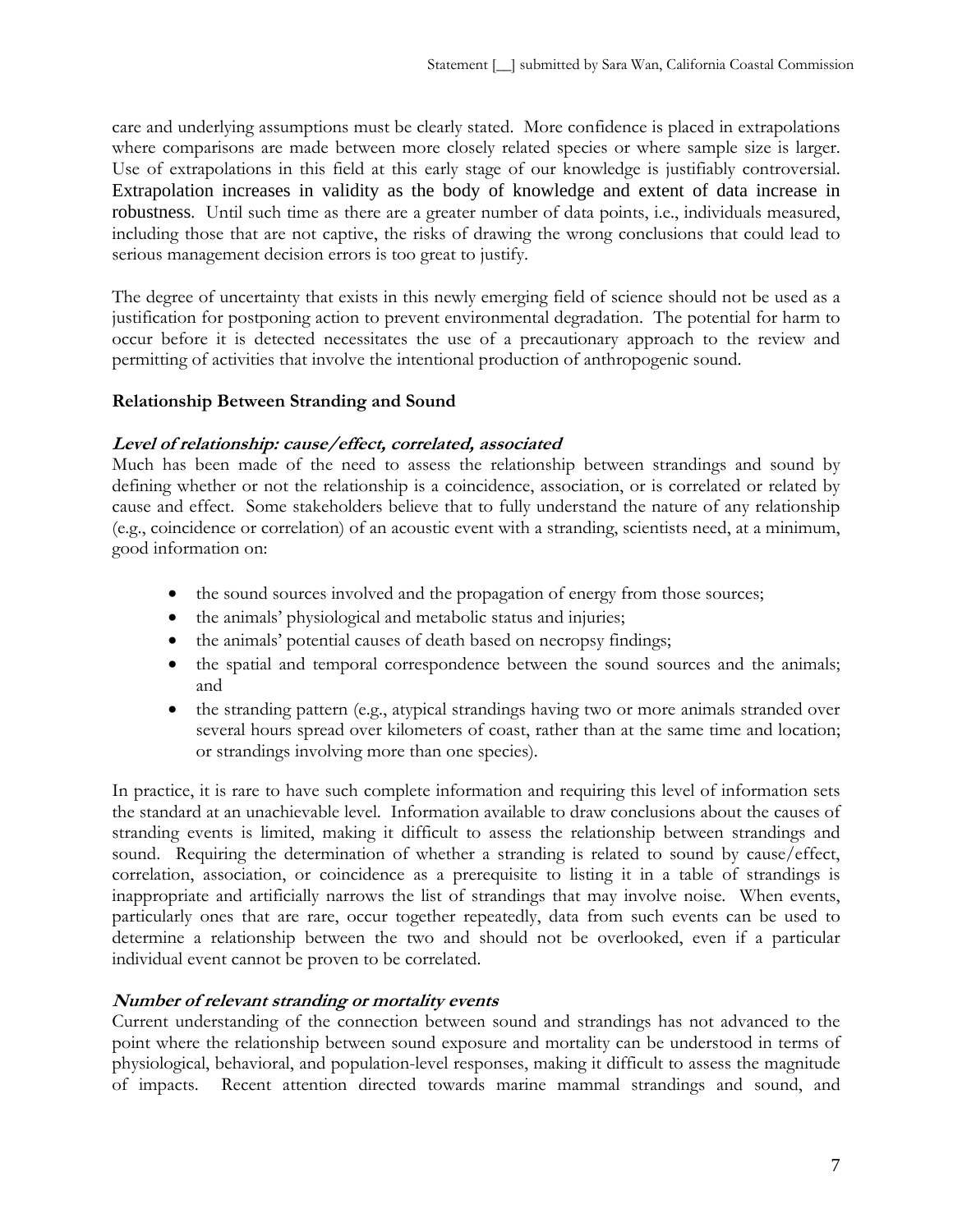particularly the potential impacts of sound on beaked whales, argues for the need to highlight this topic.

The National Marine Fisheries Service (NMFS) maintains a database of marine mammal strandings in the U.S.13 Some conclude the database indicates that the effects of noise are relatively insignificant when considering the number of strandings known to be caused by anthropogenic noise. However, it is extremely misleading to use the figures from this database. The vast majority of the strandings in the database involve pinnipeds (seals and sea lions) not cetaceans, and to date no strandings of pinnipeds have been linked to noise. In addition, most of these are strandings of one or two individuals where noise is not even considered a possible cause, and therefore no attempt was made to look at the relationship between the stranding and noise. Because 60% of the strandings cannot be explained by any known cause<sup>14</sup>, it is also possible that a percentage of these could be soundrelated and that for others sound was a contributing factor.

Anthropogenic sound has only recently emerged as a probable cause of some marine mammal strandings and, prior to the early 1990s, was not even looked at as a possible cause of strandings. In 1998, exposure to military sonar was postulated as the cause of a beaked whale stranding event in Greece in 1996.<sup>15</sup> Similar events have occurred in the Bahamas Islands in 2000, Madeira in 2002 and the Canary Islands in 2002.<sup>16</sup> Mass strandings of Cuvier's beaked whales are considered to be highly unusual. Since the early 1960s, when the Navy's mid-frequency tactical sonar was first deployed and the use of arrays began, more than 40 mass strandings of Cuvier's beaked whales have been reported worldwide, some together with naval maneuvers and the use of active sonar or other noise sources such as seismic surveys. Some of these strandings that occur together with a noise event are undisputed in their association with noise. In other cases stakeholders consider them to be coincidental events. These stakeholders require that the exact source and level of noise be determined and also require evidence of the physiological condition of the animals, potential causes of death based on necropsy findings, the presence of a qualified biologist to document both the stranding and the noise event and the spatial and temporal correspondence between the sound source and the animals. Such information may be useful in determining a cause and effect relationship but is seldom available and raises the bar of proof to a level usually unattainable. It should not be necessary to prove a cause and effect, e.g., through a known mechanism, to be convinced that some strandings are linked with sonar. This is the manner in which the relationship between smoking and cancer and other diseases was elucidated. It is therefore necessary to include a very complete list of strandings, particularly of mass strandings, and all known possible sound sources operating in the area at the time, to enable a more accurate analysis of the potential connection between noise and strandings whether or not a cause and effect can be conclusively proved.

It is interesting to note that that a double standard is being used. These same stakeholders reject the use of extrapolation to determine received levels in a stranding, even with relatively good propagation models that are available, yet they accept extrapolation relative to hearing from a single odontocete to a mysticete.

The magnitude of the problem of acoustically-induced strandings remains unknown, but there are concerns that the number of these strandings identified may underestimate the number of animals affected. In general, an analysis of stranding data may underestimate the number of strandings related to sound events because: a) a substantial number of strandings, and especially mortalities at sea, may go undetected or undocumented; and b) a substantial proportion of any associated sound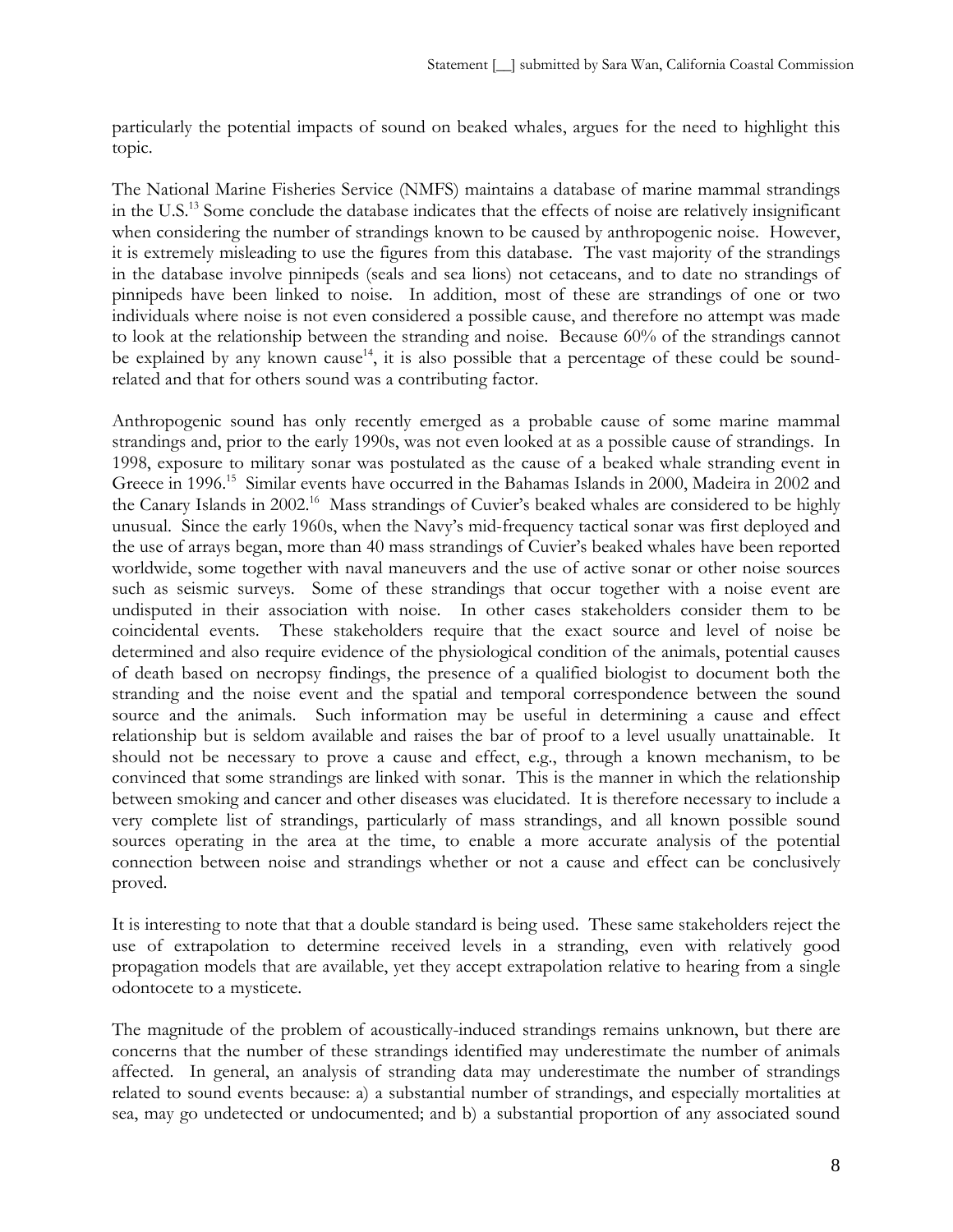events may go undocumented (e.g., because of the absence of a standardized reporting system). Stranding detection is affected by factors such as their proximity to relatively populated areas (i.e., whether humans are likely to observe them). Animals that die at sea are seldom detected. The documentation of strandings depends on reporting efforts (e.g., by local stranding response networks) and the availability of qualified personnel to conduct necropsies or other analysis. In addition, the question of possible underestimation of acoustically-induced strandings is a particular concern for species other than beaked whales that may strand more regularly due to other causes. In these latter species, a connection to sound exposure may go undetected and their susceptibility to sound-related injury and mortality may be underestimated.

While much remains to be learned about marine mammals and their responses to noise, having more accurate information about strandings that occur coincident with noise events would help us determine if there is a correlation between the two. However, stranding teams are not necessarily available to cover all areas where strandings occur and funds for quick, accurate, and unbiased review of strandings are insufficient. In addition, knowledge of military activities is not always available and may be classified. As a result, only publicized mass strandings are reviewed to see if they are coincident with naval or other sound-producing activities and there has been no attempt to correlate single strandings of whales with noise events. There is also no standardized form for reporting the results of necropsies and the public is frequently not allowed to observe necropsies, or have access to the data for long periods of time (e.g., North Carolina stranding), making the conclusions subject to suspicion by members of the public, particularly when public members are barred from observing while Navy-sponsored scientists conduct the necropsies (e.g., Haro Strait<sup>17</sup>).

It has taken 40 years to notice the connection between naval sonar and mass strandings of beaked whales, even though this is one of the most obvious connections. This underscores how easy it is to miss the connections between noise and a variety of impacts on marine mammals. Some stakeholders have attempted to limit the listing of strandings to the four events where there is very good evidence of the connection between strandings and anthropogenic noise. This paints a very deceptive picture of what may be happening. It is of particular importance that we not limit the list of strandings that may have a connection to sound sources. A complete list is necessary to more fully understand the magnitude of the problem and allow for an analysis to determine whether a statistical correlation of the relationship between noise and strandings exists. We have therefore included a more complete list of strandings (Table 1).

| Year | ╾<br>Location        | Species (numbers)               | Associated activity, when available |
|------|----------------------|---------------------------------|-------------------------------------|
| 1914 | New York, U.S.       | Zc(2)                           |                                     |
| 1960 | Sagami Bay, Japan    | Zc(2)                           | <b>US</b> Fleet                     |
| 1963 | Gulf of Genoa, Italy | $Zc(15+)$                       | Naval maneuvers                     |
| 1963 | Sagami Bay, Japan    | $Zc(8-10)$                      | <b>US</b> Fleet                     |
| 1964 | Sagami Bay, Japan    | Zc(2)                           | <b>US</b> Fleet                     |
| 1965 | Puerto Rico          | Zc(5)                           |                                     |
| 1966 | Ligurian Sea, Italy  | Zc(3)                           | Naval maneuvers                     |
| 1967 | Sagami Bay, Japan    | Zc(2)                           | <b>US</b> Fleet                     |
| 1968 | Bahamas              | Zc(4)                           |                                     |
| 1974 | Corsica              | $Zc(3)$ , striped dolphin $(1)$ | Naval patrol                        |

**Table 1. Mass Strandings of Beaked Whales 18 (Brownell et al. 2004; ICES 2005)**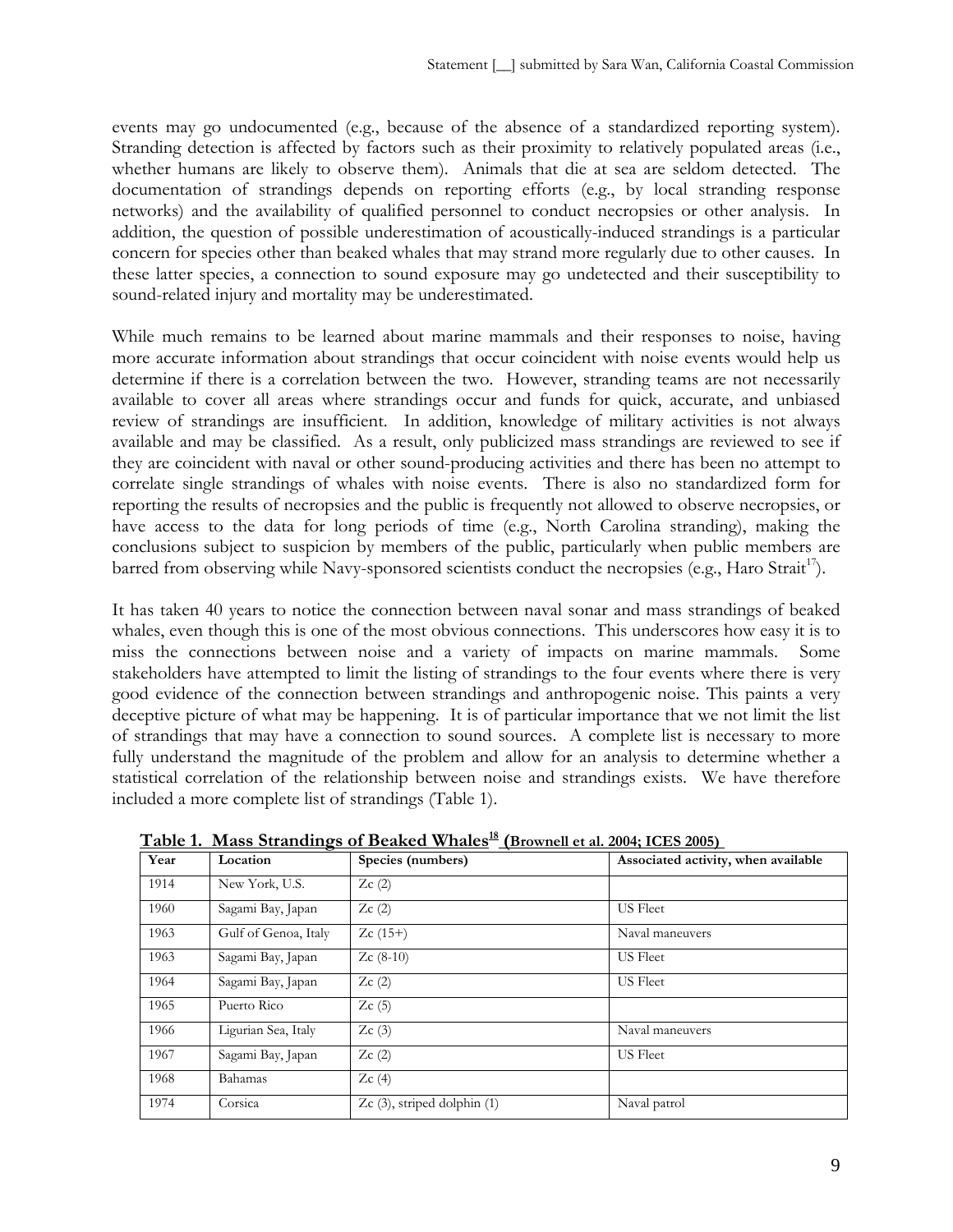| Year | Location               | Species (numbers)                                                                                          | Associated activity, when available |  |
|------|------------------------|------------------------------------------------------------------------------------------------------------|-------------------------------------|--|
| 1974 | Lesser Antilles        | Zc(4)                                                                                                      | Naval explosion                     |  |
| 1975 | Lesser Antilles        | Zc(3)                                                                                                      |                                     |  |
| 1978 | Sagami Bay, Japan      | Zc(9)                                                                                                      | <b>US</b> Fleet                     |  |
| 1978 | Suruga Bay, Japan      | Zc(4)                                                                                                      | <b>US</b> Fleet                     |  |
| 1979 | Sagami Bay, Japan      | Zc(13)                                                                                                     | <b>US</b> Fleet                     |  |
| 1980 | Bahamas                | Zc(3)                                                                                                      |                                     |  |
| 1981 | Bermuda                | Zc(4)                                                                                                      |                                     |  |
| 1981 | Alaska, United States  | Zc(2)                                                                                                      |                                     |  |
| 1983 | Galapagos              | Zc(6)                                                                                                      |                                     |  |
| 1985 | Canary Islands         | $Zc(12+), Me(1)$                                                                                           | Naval maneuvers                     |  |
| 1986 | Canary Islands         | Zc $(5)$ , Me $(1)$ , Ziphiid sp. $(1)$                                                                    |                                     |  |
| 1987 | Canary Islands         | Me(3)                                                                                                      |                                     |  |
| 1987 | Italy                  | Zc(2)                                                                                                      |                                     |  |
| 1967 | Suruga Bay, Japan      | Zc(2)                                                                                                      |                                     |  |
| 1987 | Canary Islands         | Zc(2)                                                                                                      |                                     |  |
| 1988 | Canary Islands         | $Zc$ (3), bottlenose whale (1), pygmy sperm<br>whale $(2)$                                                 | Naval maneuvers                     |  |
| 1989 | Sagami Bay, Japan      | Zc(3)                                                                                                      | <b>US</b> Fleet                     |  |
| 1989 | Canary Islands         | Zc (15+), Me (3), Md (2)                                                                                   | Naval maneuvers                     |  |
| 1990 | Suruga Bay, Japan      | Zc(6)                                                                                                      | <b>US</b> Fleet                     |  |
| 1991 | Canary Islands         | Zc(2)                                                                                                      | Naval maneuvers                     |  |
| 1991 | <b>Lesser Antilles</b> | Zc(4)                                                                                                      |                                     |  |
| 1993 | Taiwan                 | Zc(2)                                                                                                      |                                     |  |
| 1994 | Taiwan                 | Zc(2)                                                                                                      |                                     |  |
| 1996 | Greece                 | Zc(12)                                                                                                     | Naval LFAS trials                   |  |
| 1997 | Greece                 | Zc(3)                                                                                                      |                                     |  |
| 1997 | Greece                 | $Zc(9+)$                                                                                                   | Naval maneuvers                     |  |
| 1998 | Puerto Rico            | Zc(5)                                                                                                      |                                     |  |
| 1999 | Virgin Islands         | Zc(4)                                                                                                      | Naval maneuvers                     |  |
| 2000 | Bahamas                | Zc (9), Md (3), Ziphiid sp. (2), minke whale<br>(2), Balaenoptera sp. (2), Atlantic spotted<br>dolphin (1) | Naval mid-frequency sonar           |  |
| 2000 | Galapagos              | Zc(3)                                                                                                      | Seismic research                    |  |
| 2000 | Madeira                | Zc(3)                                                                                                      | Naval mid-frequency sonar           |  |
| 2001 | Solomon Islands        | Zc(2)                                                                                                      |                                     |  |
| 2002 | Canary Islands         | $Zc$ (9), Me (1), Md (1), beaked whale spp.<br>(3)                                                         | Naval mid-frequency sonar           |  |
| 2002 | Mexico                 | Zc(2)                                                                                                      | Seismic research                    |  |
| 2004 | Canary Islands         | Zc(4)                                                                                                      | Naval maneuvers                     |  |

Zc=*Ziphius cavirostris* (Cuvier's beaked whale); Md=*Mesoplodon densirostris* (Blainville's beaked whale); Me=*Mesoplodon europaeus* (Gervais' beaked whale)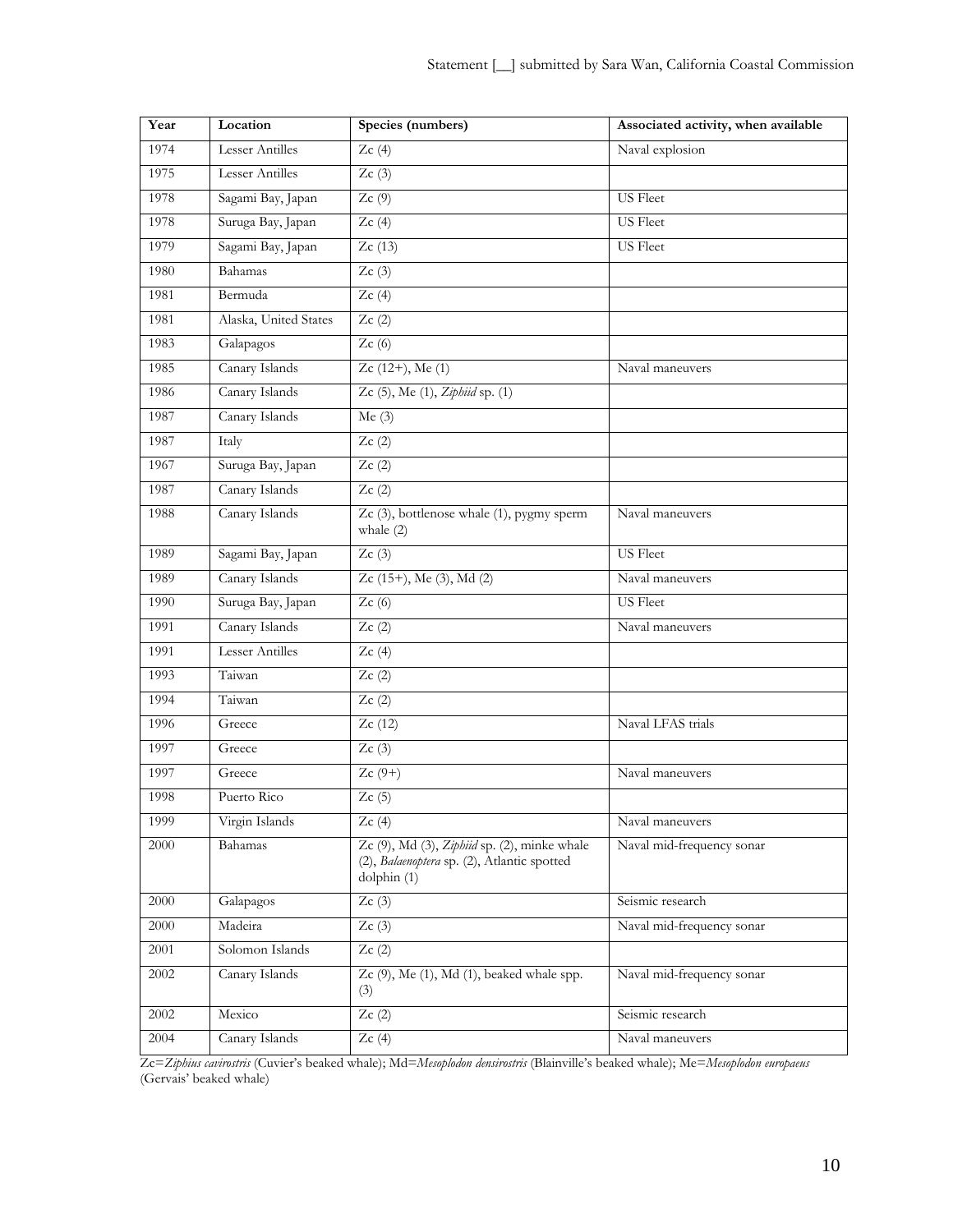### **Range of species involved: beaked whales, other?**

While marine mammal species other than beaked whales have been involved in mass strandings associated with anthropogenic sound, the connection is more readily apparent with beaked whales, in part because beaked whales are not known to regularly mass strand due to other causes (e.g., disease). In comparison with beaked whales, other species of cetaceans such as pilot whales mass strand more regularly, and these events are often attributed to causes other than anthropogenic sound exposure. Because beaked whale mass strandings are so rare, these strandings are likely to lead to questions about their possible causes. However, while the connection is more obvious in the case of beaked whales, other cetaceans have also been involved in strandings associated with anthropogenic noise. Minke whales, (Bahamas 2000), pygmy sperm whales (Canary Islands 1988), and bottlenose whales (Canary Islands 1988) have stranded concurrent with beaked whales. In other instances, melon-headed whales (Hawaii 2004), harbor porpoises (Haro Strait  $2003^{17}$ ), and humpback whales (Brazil 2002) have stranded in events that did not involve beaked whales. In addition to these, NMFS is still investigating whether the pilot whales, minke whales, and dwarf sperm whales that stranded in North Carolina (January 2005) had traumas consistent with acoustic impacts. It should be noted that NMFS has not provided any report on the North Carolina incident, which occurred over ten months ago, and has not provided a final report on the Bahamas 2000 stranding almost five years after the event. This limits the ability to draw any conclusions about these events and the involvement of species other than beaked whales.

| Year | Location                                | Species (numbers)                                                                                         | Associated activity (when<br>available)   |
|------|-----------------------------------------|-----------------------------------------------------------------------------------------------------------|-------------------------------------------|
| 1988 | Canary Islands                          | Pygmy sperm whale $(2)$ , $Zc(3)$ , bottlenose whale $(1)$                                                | Naval maneuvers                           |
| 2000 | <b>Bahamas</b>                          | Minke whale (2), Balaenoptera sp. (2), Atlantic spotted<br>dolphin (1), Zc. (9), Md. (3), Ziphiid sp. (2) | Naval mid-frequency sonar                 |
| 2002 | <b>Brazil</b>                           | Humpback whale (8)                                                                                        | Seismic exploration                       |
| 2003 | Washington, United States               | Harbor porpoise (14), Dall's porpoise (1)                                                                 | Naval mid-frequency sonar                 |
| 2004 | Hawaii, United States                   | Melon-headed whale $(\sim 200)$                                                                           | Naval mid-frequency sonar                 |
| 2005 | North Carolina, United<br><b>States</b> | Long-finned pilot whale (34), dwarf sperm whale (2),<br>minke whale (1)                                   | Naval maneuvers;<br>investigation pending |

Table 2. Associated Mass Strandings Involving Species Other Than Beaked Whales<sup>19</sup> **(Engel et al. 2004; Martin et al. 2004; NOAA and U.S. Navy 2001; NMFS 2005; Tomaszeski 2004)**

### **Range of sound sources involved: sonar, airguns**

Much has been made of the impact of Naval sonar, particularly mid-frequency sonar, and the connection to strandings, particularly of beaked whales. That there is a connection is clear.<sup>20</sup> Whether or not there is a connection to the strandings of other species is still a matter of disagreement, although for those non-beaked whale species stranding alongside beaked whales during a noise event, it would be hard to believe that there is no connection. It is unnecessary to dwell on this type of sound source as being the only one having impacts on marine mammals.

Other sources of sound, particularly seismic and shipping, should be of equal concern. Seismic surveys use sound that can travel across entire ocean basins. A single seismic survey in the northwest Atlantic was found to flood an area almost 100,000 square miles with one hundred fold greater than ambient noise levels, persisting so as to be nearly continuous for days.<sup>21</sup> This form of intense underwater sound has been used for many years but has only recently undergone any scrutiny as to its possible impacts on marine mammals. Scripps Institution of Oceanography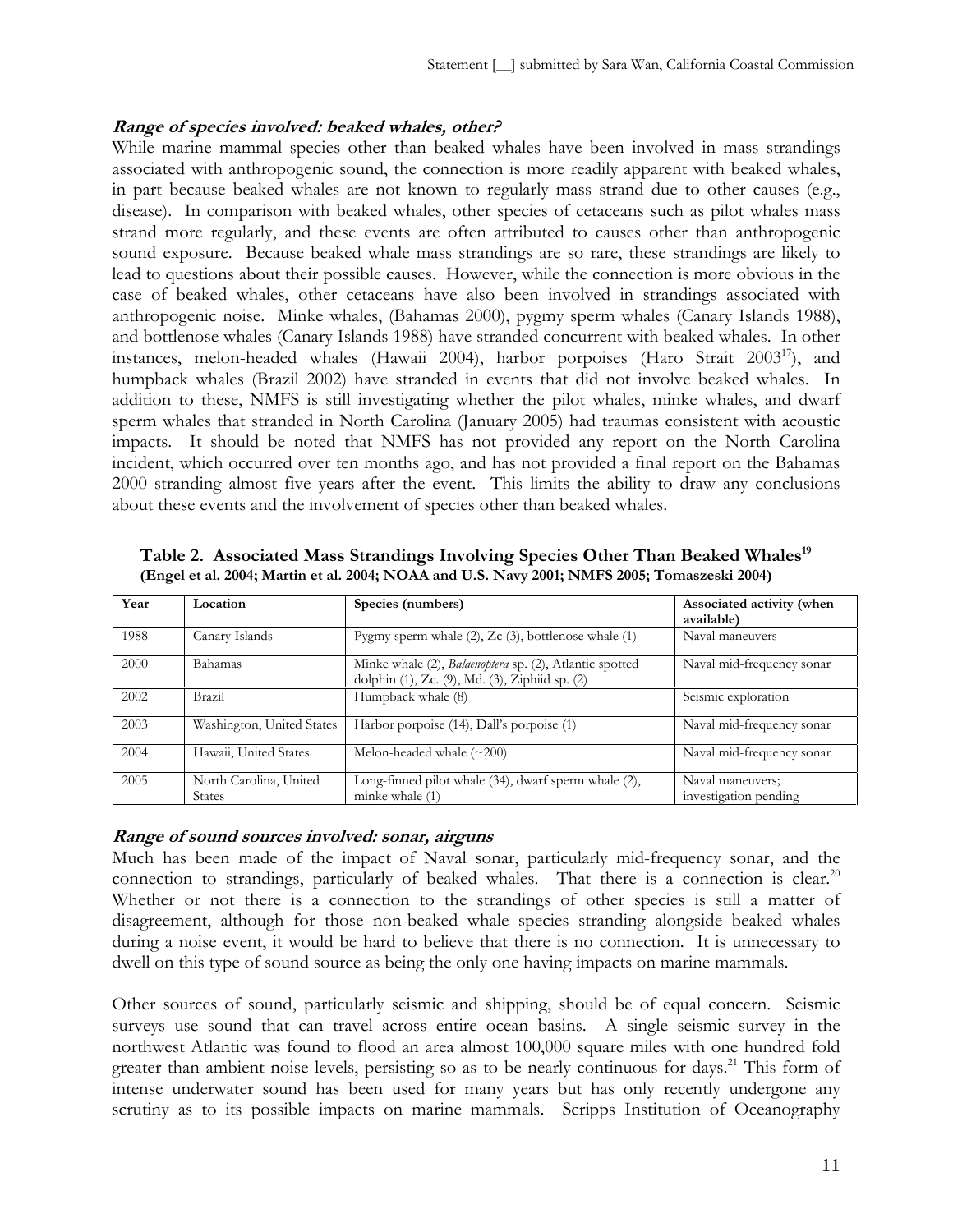scientific research to study deep ocean temperatures to assist global climate change models (i.e., Acoustic Thermometry of Ocean Climate (ATOC) was specifically intended to be both transoceanic and operational over decades. The U.S. Navy's Low Frequency Active Sonar (LFA) is intended to ensonify an underwater area of several million  $km^2$  at greater than ambient levels.<sup>22</sup>

In 2004, the International Whaling Commission's Scientific Committee concluded that increased sound from seismic surveys was "cause for serious concern."<sup>23</sup> Its conclusion was based on a substantial and growing body of evidence that shows that seismic pulses can kill, injure, and disturb a wide variety of marine animals, including whales, fish, and squid. Impacts range from strandings, to temporary or permanent hearing loss and abandonment of habitat and disruption of vital behaviors like mating and feeding. The IWC Scientific Committee expressed great concern about the effects of seismic surveys on blue, fin, and other endangered large whales,<sup>24</sup> particularly in their critical habitats, and some scientists have asserted that the persistent use of seismic surveys in areas known to contain large whales in significant numbers should be considered sufficient to cause population-level impacts.<sup>25</sup> The State of California (State Lands Commission) banned further high-energy seismic surveys within its waters until such time as a programmatic Environmental Impact Report is completed, due to concerns about the impact of seismic surveys on fish eggs and larvae.<sup>26</sup>

In 2002, in the Gulf of California, Mexico, two beaked whales (*Ziphius cavirostris*) were found to have stranded coincident with geophysical surveys that were being conducted in the area.<sup>27</sup> That same year, the stranding rate of adult humpback whales was unusually high compared with that of juvenile humpbacks along Brazil's Abrolhos Banks, where oil and gas surveys were conducted.<sup>28</sup> Studies suggest that substantial numbers of western Pacific gray whales, a population that is considered critically endangered, were displaced from important feeding grounds in response to seismic surveys off Russia's Sakhalin Island.<sup>29</sup> Other marine mammal species known to be affected by airgun arrays include sperm whales, whose distribution in the northern Gulf of Mexico has been observed to change in response to seismic operations;<sup>30</sup> bowhead whales, which have been shown to avoid survey vessels to a distance of more than twenty kilometers while migrating off the Alaskan coast;<sup>31</sup> harbor porpoises, which have been seen to engage in dramatic avoidance responses at significant distances from an array<sup>32</sup>, and all small odontocetes in U.K. waters where sighting rates (combined) are significantly higher when air gun arrays are not shooting.<sup>33</sup>

Until sufficient stranding teams are in place to report, monitor and correlate possible strandings that might be associated with the use of seismic surveys and until there is a long-term study on the possible cumulative and synergistic effects on populations it will not be possible to have an accurate picture of the extent of the problem, and it will remain a major concern.

While Navy sonar and seismic surveys are the most obvious and easily recognizable as causing direct adverse impacts to marine mammals, the effects of shipping also rise to the level of significance. Shipping, however, unlike sonar and seismic noise, is not a single source of noise that can be as easily studied. Shipping is diffuse and spread throughout the world's oceans, raising the ambient levels of sound. Shipping noise creates the same frequencies used by many marine species, including baleen whales.<sup>34</sup> The most probable impacts of shipping relate to the masking of biologically meaningful sounds, and to chronic and sublethal effects including disruptions to breeding, migration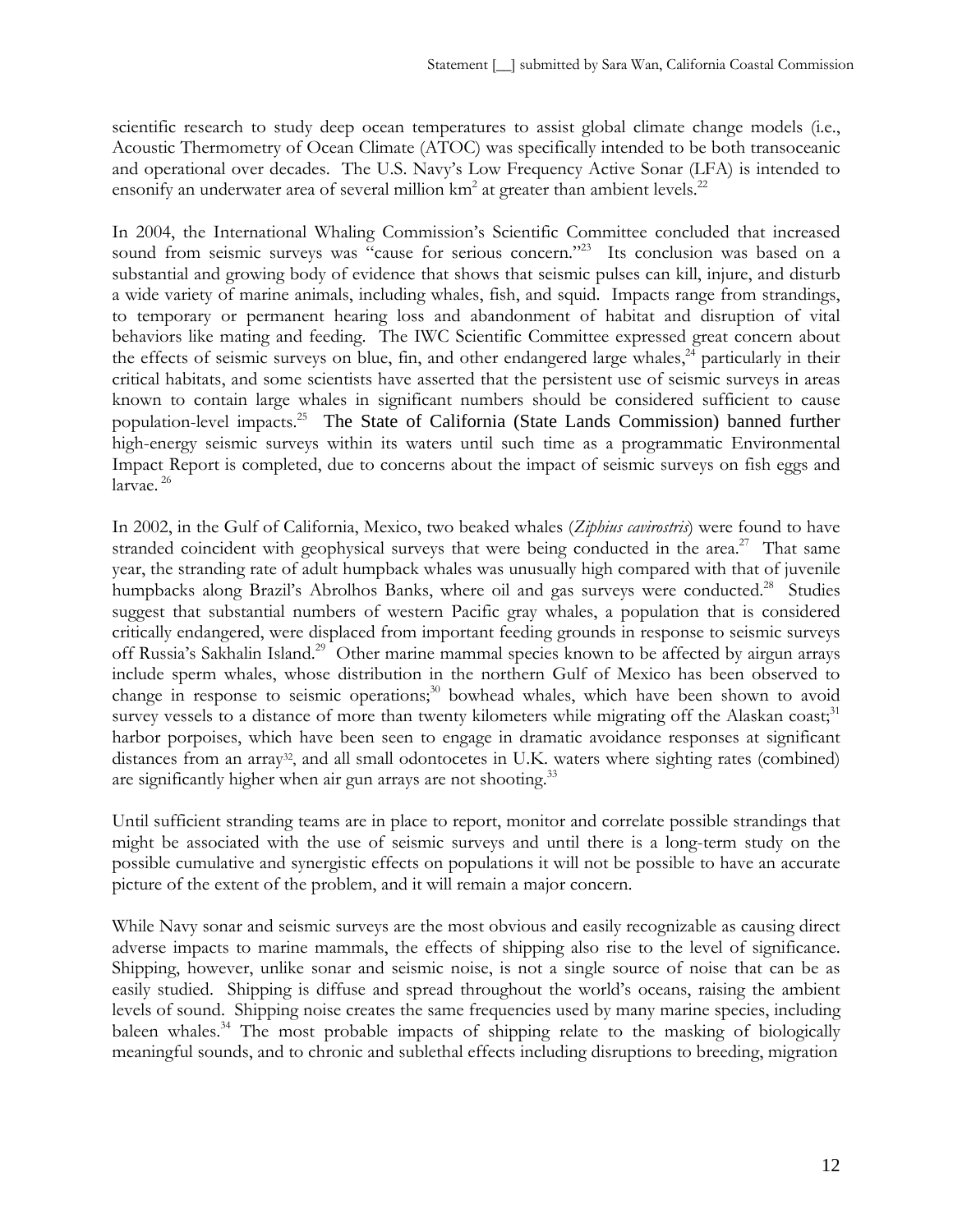patterns, and communication. In addition, shipping noise may create stress that could contribute to a variety of synergistic impacts that affect the longevity of individuals and have possible long-term population impacts.

Other sources of anthropogenic sound in the oceans that are of significant concern include underwater explosives, anti-predator devices (e.g., acoustic harassment devices (or AHDs)) and whale watching boats. Whale watching boats have been linked to possible population-level impacts and are of particular concern because they are specifically directed at whales.<sup>3</sup>

## **Mechanisms of injury: auditory, behavioral, non-auditory**

There is currently considerable scientific debate about the mechanisms of injuries sustained by marine mammals that lead to strandings. While this is of obvious scientific interest and importance, it should not be considered important relative to the regulatory agencies' decisions regarding the management of sound-producing activities. Knowledge of the mechanisms of injury could result in a better understanding of how to mitigate for these lethal impacts. Until this knowledge gap is filled, agencies must make decisions about allowing these activities to proceed. Regardless of how the injuries take place, the fact that sound sources cause them, affecting not only individuals but possibly populations, must be factored into agencies' decisions about permitting and management.

### **Recommendations:**

- 1) Provide funding to have sufficient stranding teams available to review and obtain information on strandings in a timely manner.
- 2) Increase the level of monitoring to detect strandings or mortalities at sea associated with noise events.
- 3) Develop a standardized form for the reporting of data from strandings, including consistent necropsy examinations to detect acoustically-related injuries.
- 4) Allow for a limited number of members of the public to be present during necropsies to increase the transparency of the process.
- 5) Require reporting of any activities involving sound in areas where there was a stranding, including date, time, and location of the activity.

# **Effectiveness of Current Management/Mitigation**

### **What are the best practices?**

Many sound-producing activities serve important social, economic, or other purposes, and effective management of their effects is therefore essential, particularly when prevention of adverse effects is not practicable. Addressing human-caused acoustic impacts on marine mammals through a comprehensive and transparent management system should be a high priority, and potential and known adverse effects associated with anthropogenic sound should be minimized in the marine environment. Scientists have not conclusively identified all situations in which anthropogenic sound will have adverse effects, but a range of mitigation and management techniques or approaches currently exist, that, if implemented, may reduce potential adverse effects.

The components of systems for managing the effects of sound on marine mammals include knowledge and research, risk assessment, permit and authorization processes, mitigation tools and monitoring, evaluation, enforcement, and compliance activities. Mitigation consists of a suite of tools designed to prevent, reduce, eliminate, or rectify the impacts of sound introduced into the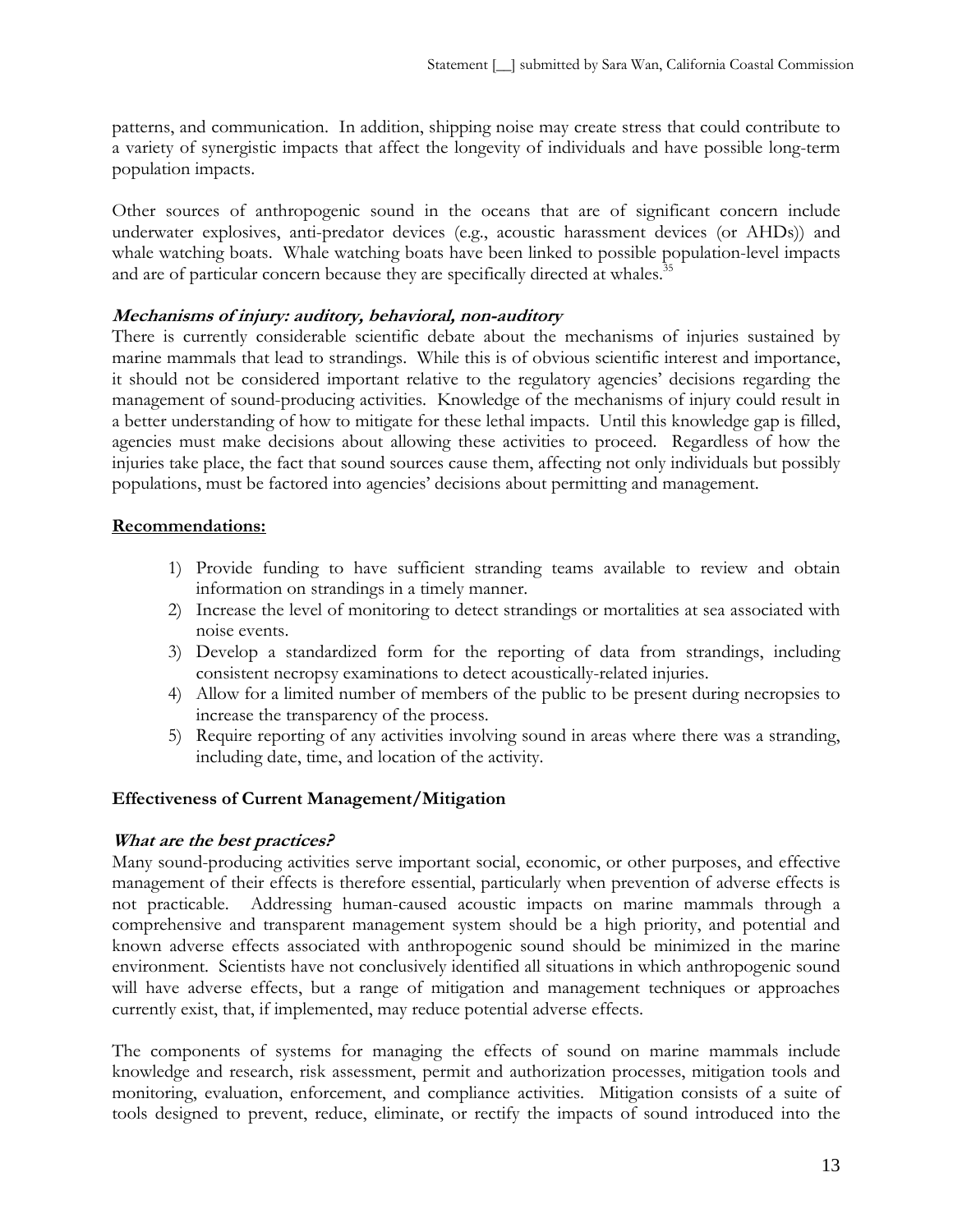environment. When considering the application of mitigation strategies, managers begin with the ultimate goal of preventing adverse effects (e.g., through source removal or exclusion zones). If that prevention is not practicable, they modify their strategies to minimize impacts on marine mammals (e.g., through source or exposure reduction) consistent with existing statutes. It is important to note that sound-producing activities may not be allowed to proceed in cases where mitigation is inadequate or impossible and the potential adverse effects warrant such action.

The application of fully integrated mitigation systems that bring together an appropriate combination of the tools at managers' disposal is likely to be the best way to maximize effective mitigation efforts. There is not, and probably never will be, a single "silver bullet" solution to designing and carrying out effective mitigation. The effectiveness of source removal is obvious but the effectiveness of other commonly used mitigation measures (e.g., ramp-up and safety zones) has generally not been systematically assessed, and may vary greatly form one case to another. Certain mitigation tools, such as exclusion zones, are inherently effective. However, under certain circumstances, some of these may be impractical for the sound-producers. Mitigation tools currently available include:

- Operational procedures (such as ramp-ups and speed limits);
- Temporal, seasonal, and geographic restrictions; and
- Removal or modification of the sound sources (such as ship-quieting technologies and reductions in sound-producing activities).

Fundamentally, the primary goal of any management system must be to reduce or eliminate the intensity, and thus the potential for negative impacts, of noise sources by either not undertaking these activities to begin with, or through modifications to those activities (including the use of alternative, quieter technologies), and geographic and seasonal restrictions or exclusions.

Mitigation strategies that have the greatest potential for reducing risks to marine mammals include, as a matter of priority, reduction of source levels or source removal. Moreover, reducing overall sound levels is a general premise of mitigation, and should be a goal of any management system attempting to prevent adverse effects on marine mammals, and in so doing, pursuing targeted mitigation of discrete noise-producing activities. To this end, we highlight several proactive mitigation tools that we believe are the most effective and should be improved upon and employed expeditiously for managing the impacts of human-generated noise on marine mammals and their habitats.

*Seasonal and geographic exclusions*: Geographic areas or regions that are biologically important for marine mammals (i.e. breeding, feeding, calving and migratory habitats) should be off-limits to noise-producing activities on a seasonal or permanent basis. This tool is the most effective in preventing harmful effects of noise on marine mammals by excluding noise-producing activities from critical habitats during important biological activity.

*Marine reserves*. Designating and enforcing marine reserves can be an extremely effective tool for protecting marine mammals and other marine life from noise-producing activities. Commercial activity, such as oil and gas exploration and extraction and other habitat-altering activities, should be off limits in marine reserves.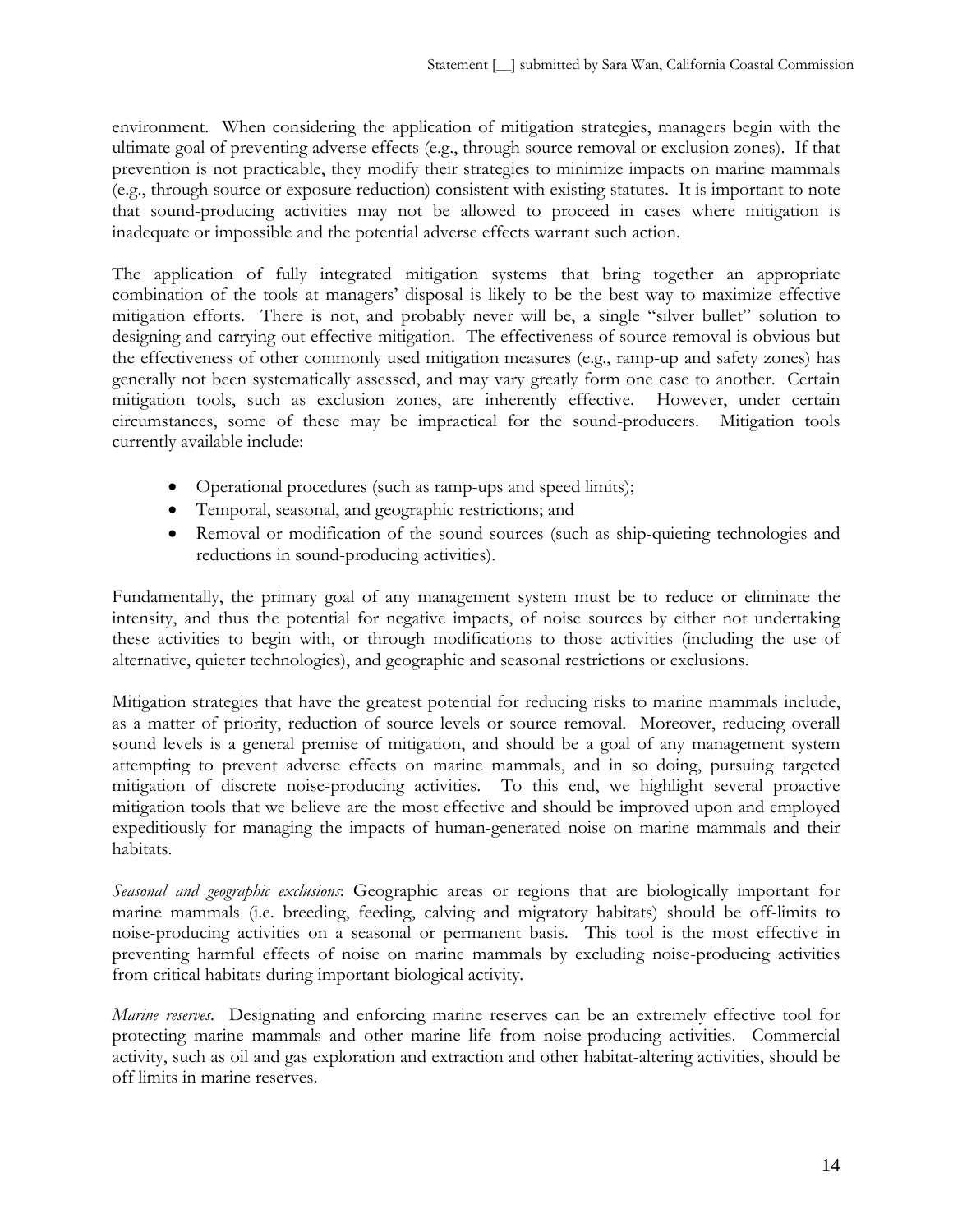*Source removal, reduction and modification*. Where forms of marine habitat protection such as marine reserves and seasonal restrictions are not possible, lowering noise levels or removing them altogether are possible options through the use of alternative technologies.

The above tools are inherently the most effective at reducing or eliminating the impacts to marine mammals, but there are also practical limitations on their use and they may not always be "practicable" under current statutes. The use of safety zones with adequate monitoring is the next best level of protection that can and should be used.

*Safety zones*.Safety zones are centered around a sound source, rather than an animal. A safety zone is a specified distance from the source (generally based on an estimated received sound pressure level) that must be free of marine mammals before an activity can commence and/or must remain free of marine mammals during an activity.

The sizes of safety zones are typically determined using a variety of information, including prior observations of marine mammal impacts, sound propagation models, sound source information, real-time acoustic measurements, and consideration of other mitigation measures employed.

There are several limitations on the effectiveness of safety zones, including our lack of scientific knowledge about what levels of sound may be safe for a particular marine mammals species and thus the appropriate "received level" that is required to be set. In addition there are significant limitations on the ability to detect marine mammals prior to their entering the safety zone.

Safety zones are generally used in conjunction with marine mammal observers. These observers are individuals ranging from marine mammal biologists and trained observers to crew members who conduct visual surveys of marine mammals (i.e., watching for their presence or behavior) for various reasons including maintenance of marine mammal–free safety zones.

The limitations inherent in visual observations are well known. A variety of factors affect sighting rates. Effective visual observations are also generally limited to hours of daylight. Visual detection is also limited because it can only be achieved at or very near the water's surface. Sighting rates in good conditions are much higher for species that spend more time at the surface, or for those which are more visible when they breathe. However, many cryptic species that spend very little time at the surface (e.g., deep diving beaked whales) are difficult to detect even under ideal conditions.

The limitations of using marine mammal observers to enforce a safety zone can be offset through the use of Passive Acoustic Monitoring (PAM), especially for some deep diving species, if they vocalize. There are some technical limitations to PAM; for example, stationary hydrophones or Acoustic Recording Devices (ARDs) are not particularly useful for monitoring a highly mobile sound source unless there is a bottom array covering the area. Using these methods together, it is still unlikely that 100% of all marine mammals will be detected.

While there are no known mitigation techniques that guarantee elimination of potential and known impacts — other than denying an activity or creating seasonal and geographic exclusion zones management and regulatory agencies must deal with the need for requests for permits for soundproducing activities. They must therefore, consistent with current statutes, look to all possible mitigation tools to reduce the impact to the level of least practicable adverse impact.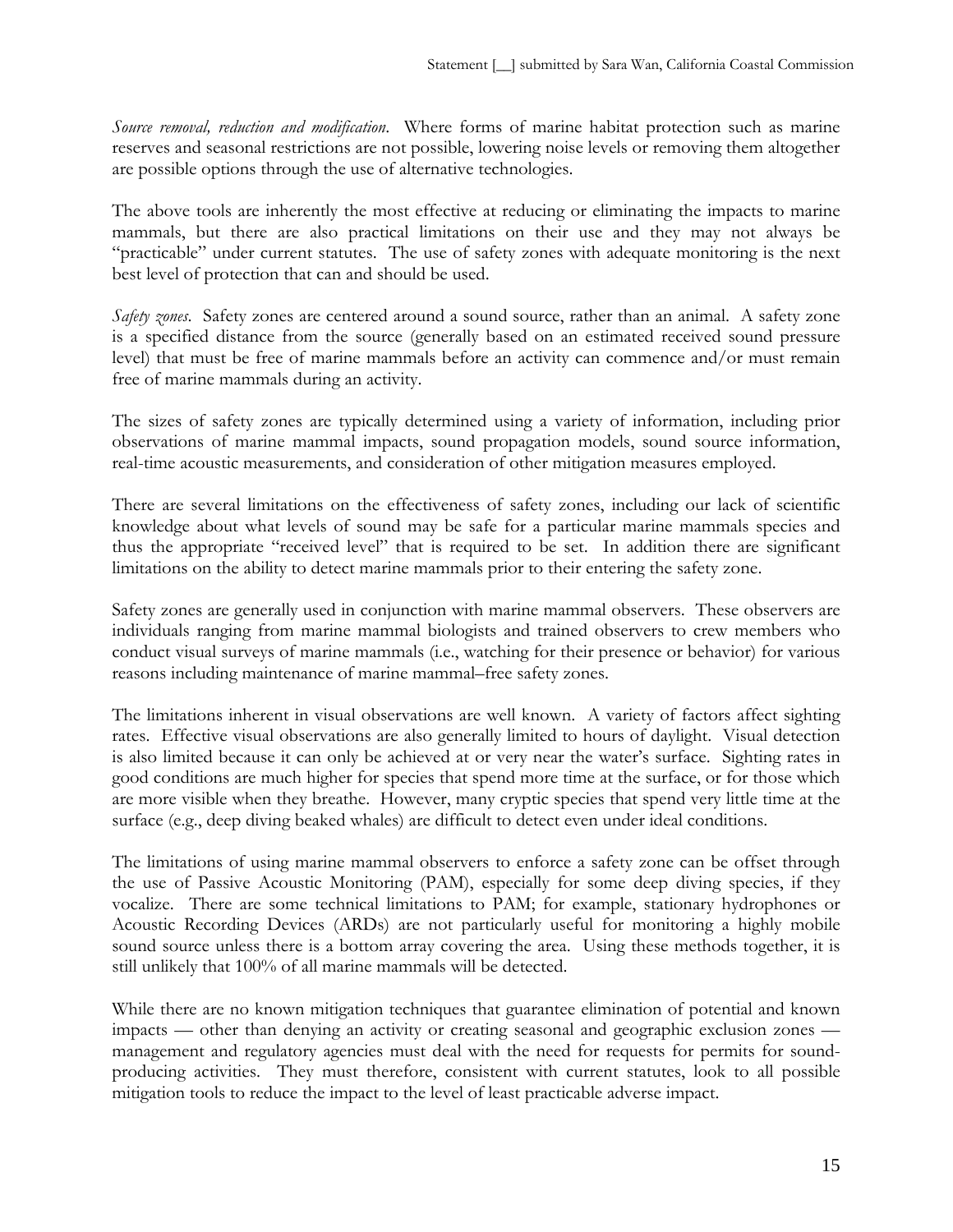#### **Recommendations for Management and Mitigation:**

- 1) The management agencies should identify, and implement immediately, mitigation measures that are effective for noise-producing activities (e.g., source reduction and removal; geographic and seasonal restrictions) while a sustained national research program that includes systematic study of the effectiveness of mitigation tools is being developed.
- 2) The agencies should work with the U.S. Navy, air gun users (including scientists, geophysical contractors, and oil and gas companies), and the shipping industry to prioritize and ensure the development and use of quieter technologies, and other source reduction tools or methods. In addition, management should be extended to unaddressed sources and activities that have the potential to produce adverse effects (including, but not limited to, commercial shipping, recreational watercraft use, whale watching, and the development and use of AHD (Acoustic Harassment Devices, e.g., sounds to keep mammals away from fishing areas), and ADD (Acoustic Deterrent Devices, e.g., use of sound to keep mammals from entangling in fishing nets).
- 3) The National Marine Fisheries Service and the U.S. Fish and Wildlife Service (the Services) should examine novel applications of conservation tools such as designation of critical habitats, marine protected areas and ocean zoning to protect populations from chronic or episodic anthropogenic noise.
- 4) The Services should develop standardized and transparent systems and formats for the collection of monitoring data to be able to systematically take advantage of appropriate opportunities to collect data that can be used for statistical analysis, and facilitate the review, aggregation, and publication of data and results of those analyses.
- 5) The Services should establish training and certification programs to ensure that observers are qualified to conduct effective monitoring, enabling data to be utilized effectively.

### **Cost-effectiveness and practicality/practicability**

Current statutes authorize the Services to issue permits for taking marine mammals that meet specific requirements, and to authorize small incidental takings of small numbers of marine mammals for activities "within a certain geographical region… during periods of not more than five consecutive years…" provided (1) that "the total of such taking… will have a negligible impact on such species or stock" and (2) that the agency "prescribes regulations setting forth… permissible methods of taking… effecting the least practicable adverse impact" on marine mammals. The MMPA has been working relatively well and there is no reason to believe it needs changing. The current statutes do not include cost or cost-effectiveness as a consideration in the application of mitigation to reduce the impact to the least practicable adverse impact. NMFS must provide meaningful protections for species regardless of the resulting economic costs. In addition, while some military exemptions may be warranted, broad-scale and unneeded military exemptions from the MMPA are not appropriate. This is critically important because the purpose of these statutes is to protect and preserve these species. To include cost and cost-effectiveness as considerations in the protection of species would undermine those protections and complicate the statutes to the point where requiring mitigations would become almost impossible. Protections provided for under the MMPA, NEPA, and ESA would become meaningless. There is no definition of what is meant by "cost-effective" and, as has been stated under the Mitigation Best Practices Section above, no mitigations to date have been studied for their effectiveness. To determine if a mitigation is "cost effective" would first require a determination of the mitigation's effectiveness relative to potential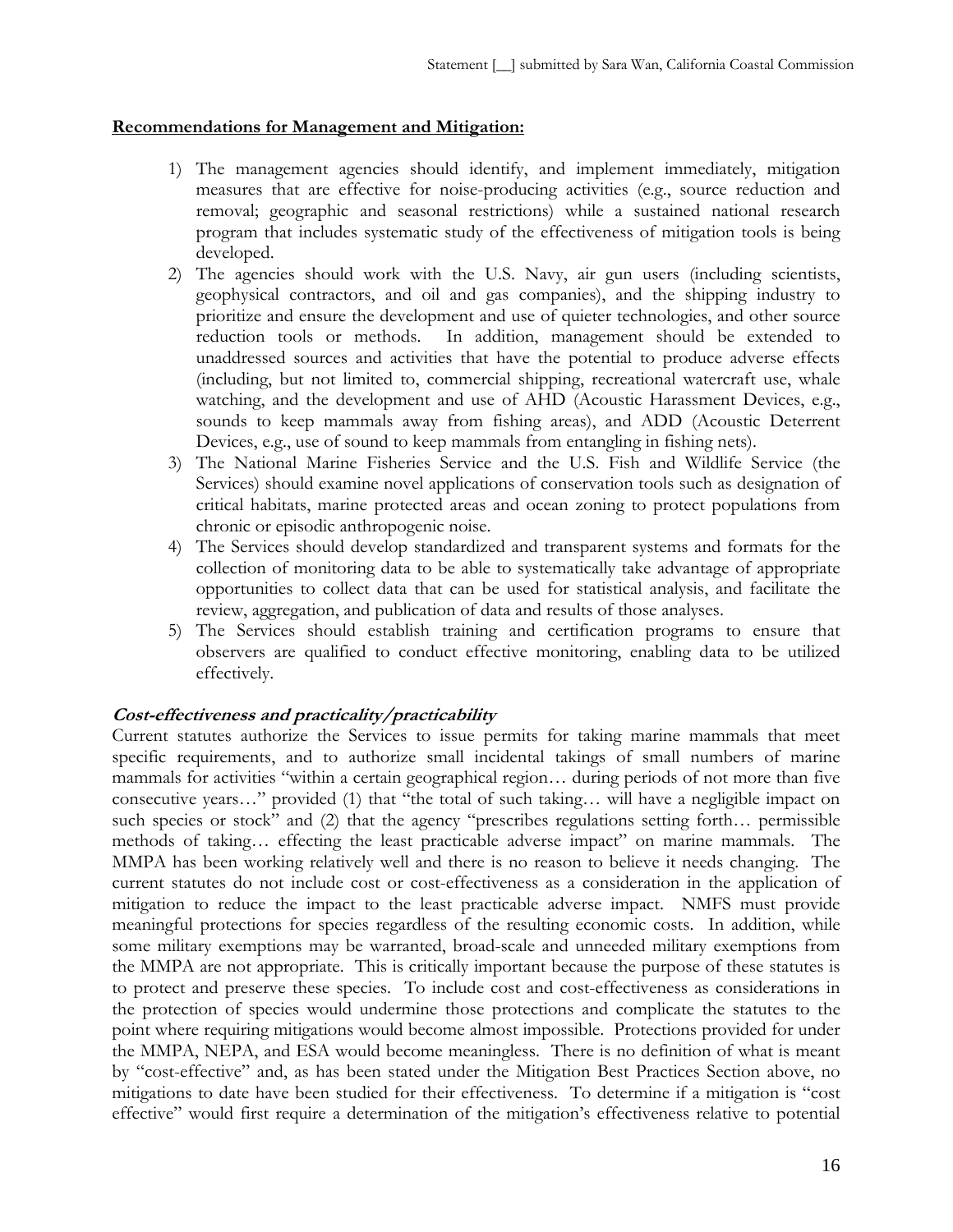and known impacts to the species. It is clear that at this point there are huge data gaps and high uncertainty in all aspects of this field. It would first require a series of long-term studies to better understand marine mammals and to look at the impacts of noise along with a determination of the mitigation's ability to reduce that impact. While we highly recommend that such studies be conducted, the results and ability to interpret them are decades away. In the meantime, decisionmakers cannot be stripped of the only mechanisms they have at their disposal to reduce the potential and known impacts of anthropogenic sound on marine mammals.

#### **Assignment of burden of proof: sound producers vs. regulators**

The current regulatory system, NEPA (National Environmental Policy Act), MMPA (Marine Mammal Protection Act), ESA (Endangered Species Act), and CZMA (Coastal Zone Management Act), requires that the impacts of activities affecting marine mammals be reduced to the least practicable adverse impact and sets the burden of proof for determining what those impacts are with the sound producer.<sup>ii</sup> This is essential to retain. Given the scientific uncertainty surrounding this issue, the difficulty in studying marine mammals, our expectation that the data gaps will not be filled perhaps for decades, and the likelihood that scientific certainty can be achieved in the near future, or ever, is very remote, the need to have those proposing an activity show that their activity can be mitigated to reduce the potential for impact is essential. If agencies are required to prove that a sound-producing activity causes harm before requiring reasonable protection through mitigation, no mitigations will be able to be required and serious and/or irreparable harm to these important species could occur.

#### **Precautionary approach—addressing the uncertainty**

 $\overline{a}$ 

Given the level of uncertainty, the data gaps, and the serious – even lethal – potential effects of sound on marine mammals, precaution is necessary to protect and conserve these species that have a special place and role in nature and in our culture. While there is no clear-cut, agreed upon definition of precaution or the precautionary approach, some level of precaution is appropriate, given the difficulty of studying marine mammals in the wild, our lack of knowledge of marine mammal populations, and the potential for harm to occur before it is detected. The current regulatory system, through provisions in NEPA, MMPA, and ESA, incorporates precaution. Scientific uncertainty should not be used as a justification for postponing action to protect these species. Failure to take a precautionary approach until scientific certainty is achieved, which may never be possible, and attempting to shift the current burden of proof from the applicant to the agencies, could result in direct population effects, leading to the extinction of some species.

The California Coastal Commission believes that protecting marine mammals, which it considers to be coastal resources, is important to this State. As such the Coastal Commission applies precaution in its decision-making process in two ways. Under the CZMA, precaution is applied to mean that given uncertainties that might impact coastal resources the applicant is required to

ii Under the ESA, the take (harm/harassment) of listed species is strictly prohibited and consultation is required under the regulations whenever a federal activity/permit "may affect" a listed species. Following consultation, "take" may be authorized only where the agency/applicant can "insure" that the authorized action "is not likely to jeopardize" the survival of the species or adversely modify its critical habitat. "Any person who wants to be shielded from Section 9 liability for a take by an exemption or take permit "shall have the burden of proving that the exemption or permit is applicable has been granted". Taken together this puts the burden on anyone who wants to undertake an activity that could affect a listed species. The MMPA has language that similarly applies.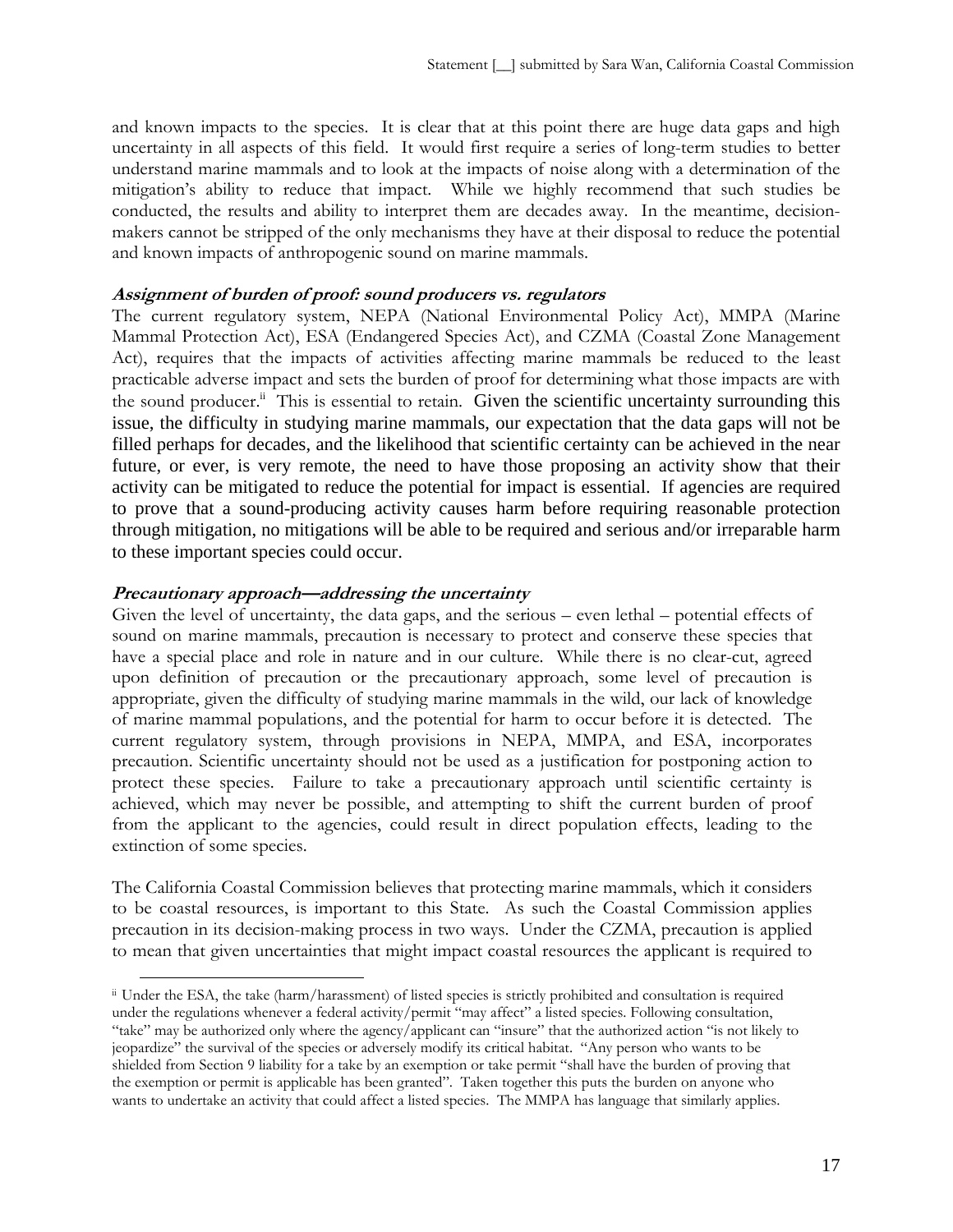mitigate possible impacts to the maximum extent practicable and to monitor for impacts. Under the Coastal Act, if there is uncertainty the Coastal Commission takes the position that the applicant must avoid or mitigate the impacts to a negligible level. If avoidance is not possible, or if mitigation is not possible, or if it is unknown whether mitigation will work, then the Coastal Commission may deny the project. In each case, the Coastal Commission applies the generally accepted legal principal that the applicant bears the burden of proof that the proposed project/action will *not* impact coastal resources.

The California Coastal Commission believes that the current regulatory system should be retained and even strengthened to enable regulatory decision-makers the ability to factor in the current and evolving field of science that indicates that the impact of anthropogenic noise on marine mammals may be significant.

#### **International or multi-lateral approach**

Few marine mammals are restricted to the waters of any one country. While the problem of anthropogenic sound is international in scope, the California Coastal Commission's jurisdiction extends only to this State's waters, federal waters off its coast, and impacts on this State's coastal resources, i.e., marine mammals that pass through or live in or on California's coast. It is therefore beyond the scope of our jurisdiction to deal with marine mammals on an international level and we will not comment on this aspect of the problem.

#### **Priorities and Conduct of Research**

#### **Diversification and distribution of research funding/Safeguards against bias in research**

Bias in scientific research is recognized as a significant problem in all fields of research. The issue of bias in science is not a new one and is not specific to this field of inquiry. Many articles have been written on this subject and scientists and those who work with the scientific community have struggled over ways to deal with this issue. This issue becomes of even greater concern when there are limited sources of funding and the major sources are tied to those who have a vested interest in the outcome of the research. In addition, the very manner in which research funds are typically allocated may frustrate consideration of less damaging alternatives.

There is not now, nor has there ever been, such a thing as pure science. Science does not have absolutes and scientific certainty is relative. However, scientists strive to achieve as much independence and integrity in their work as possible, but they are human. Bias can affect the questions that are asked, the hypotheses posed, the method of research and analysis, which projects are funded, and the interpretations of the results and how they are presented. Bias can be unwittingly introduced or intentional. It is based on personal, social, political, and religious viewpoints. To attempt to deny that it is possible within this field of science, when it occurs in EVERY field of science, is to prevent taking steps to deal with and minimize it. An attempt to ignore it and fail to put into place mechanisms to reduce it can only lead to greater suspicion on the part of the public. This causes a heightened perception of bias and serves no purpose. In addition, because we are aware that one of the principal issues regarding bias and the perception of bias comes from a direct connection between the source of funding and the user, it is necessary to distance the funding from the noise producer and diversify and distribute as much as possible the funding sources for research.<sup>36</sup>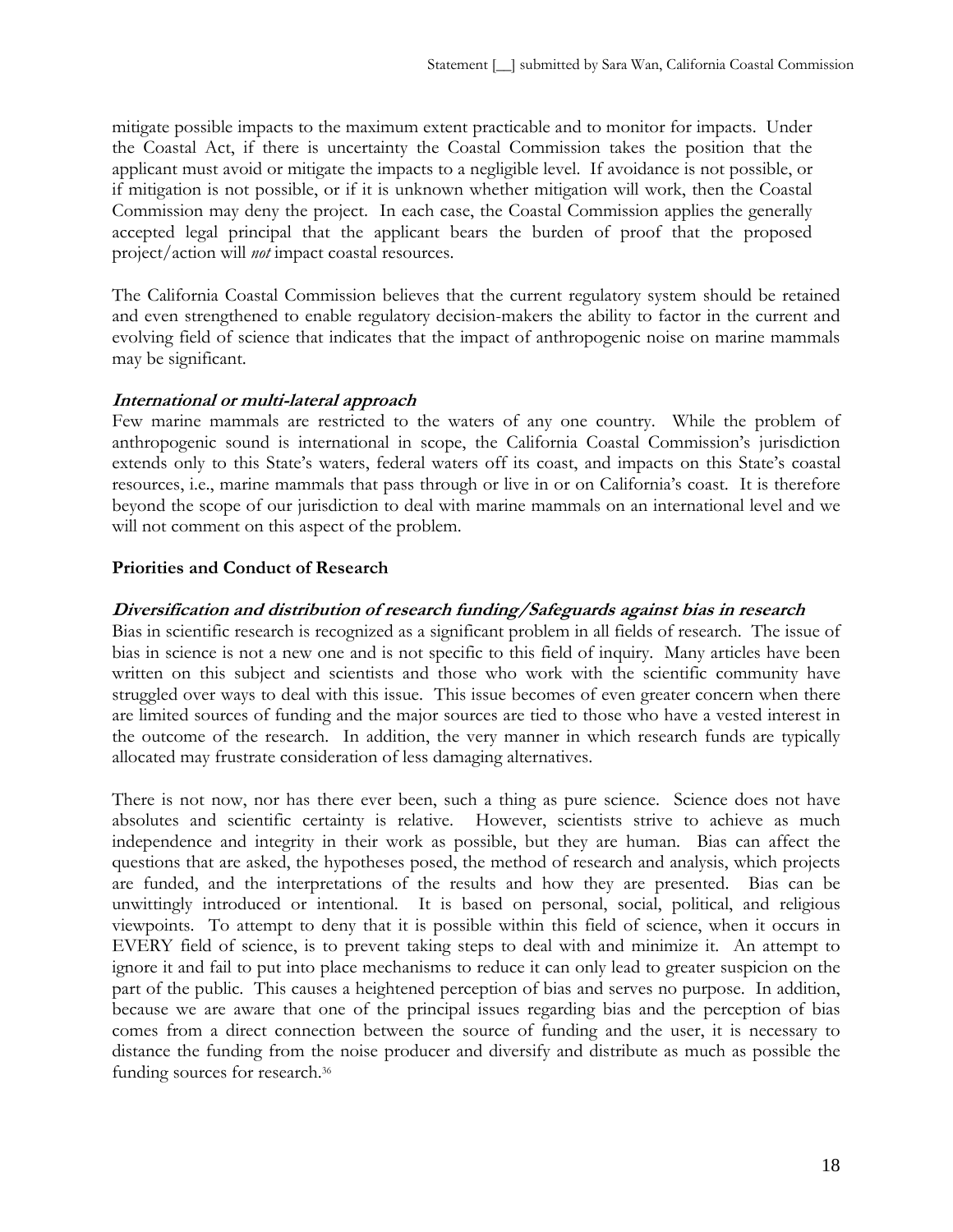Some believe that peer review and ethical guidelines remove the possibility of bias, but this is not the case. While peer review helps, it does not solve the problem. Peer review does not remove many of the aspects of research that bias can affect as outlined above. It can be prone to bias itself (depending upon the reviewers), poor at detecting gross defects, almost useless for detecting fraud, and does not address the issue of which projects are funded. $37$  In addition, the pre-publication "vetting" of manuscripts by the funder, actual interference by the sponsor into the research, or withholding of complete data by the researcher preventing independent analysis, are problems not solved by peer review. Other mechanisms must also be put in place to help reduce the problem.

One of the first questions always asked when reviewing any research is, who funded it? If the only source of funding is from those with an interest in seeing one point of view and that is the only research that has been published on that subject, then the research will too easily be dismissed as biased, even if it may be valid.<sup>iii</sup> As decision-makers involved in determining approval and mitigations we believe it is counterproductive to only have research that could be considered biased. If only sound producers and the agencies that regulate them fund all research, that research is subject to question and therefore could be of reduced use to decision-makers. Although we support the creation and funding of a national program to understand the impacts of sound on marine mammals, we do not support funding unless the issue of bias is dealt with explicitly.

There are numerous models for increasing funding diversity, independence, and public transparency. For instance, the National Oceanographic Partnership Program (NOPP) is a collaboration of fifteen federal agencies. NOPP brings the public and private sectors together to support larger, more comprehensive projects. Another model for achieving funding diversification is the National Whale Conservation Fund administered by the National Fish & Wildlife Foundation (NFWF). Legislation could establish a targeted fund at NFWF for research into the effects of undersea sound on marine mammals and other species. Still other models would be the establishment of jointly funded, independent non-profit organizations or expanded funding for federal research through NSF, NMFS, Fish & Wildlife Service, and the MMC.

The research programs should be well coordinated across the government and examine a range of issues relating to noise generated by scientific, commercial, and operational activities. Diversification can produce more comprehensive programs, improve opportunities for researchers, and reduce the perception that bias may occur. Also important in achieving these aims is the use of procedural mechanisms such as stakeholder and public participation, and alternative funding structures, such as quasi-independent agencies, that can further insulate decisions about research funding from dominant, sound-producing funders of research.

It is important to set up transparent safeguards and guidelines that aim to minimize the potential for bias or conflict of interest to occur and to expand study into important areas of research that are not as directly relevant to mission agencies' specific objectives and mandates. Transparency and credibility in research should be supported by mechanisms to create full post-publication access to research data. However, any such mechanisms would need to address concerns about the ownership of the data. Full disclosure of data is necessary to allow others to confirm that any

iii \*\* NRC (2000), "sponsors of research need to be aware that studies funded and led by one special interest are vulnerable to concerns about conflict of interest. For example, research on the effects of smoking funded by U.S. National Institute of Health is likely to be perceived to be more objective than research conducted by the tobacco industry," *Marine Mammals and Low Frequency Sound*, National Academy Press, Wash D.C. pg 84.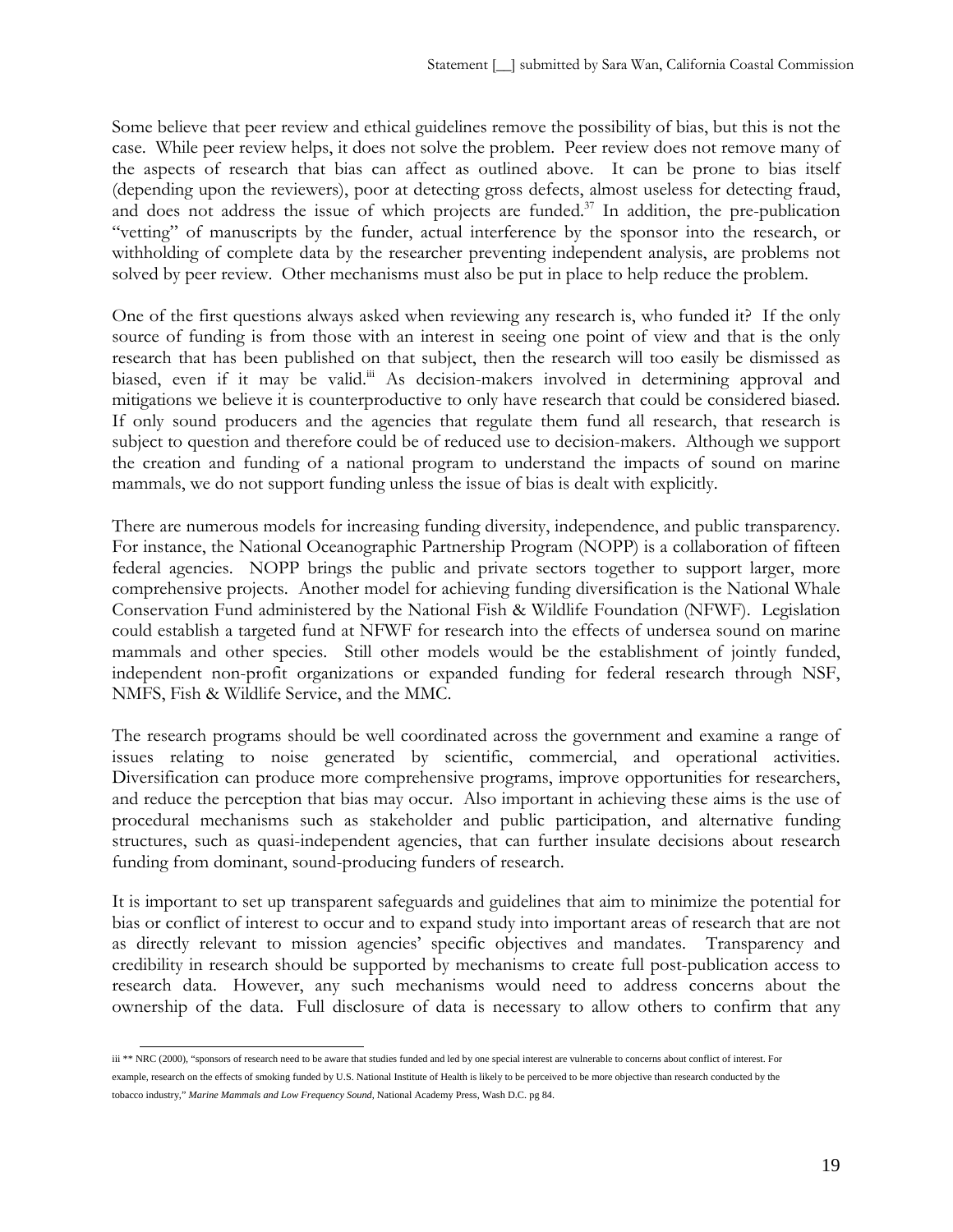unpublished data do not contradict the conclusions of a published study. Data issues already have been addressed for many subdisciplines in ocean sciences and there is no reason to believe why similar data issues cannot be addressed in this discipline.

We strongly urge that sufficient funding be put into place to study this form of pollution and its impacts, which we believe represents a substantial threat to marine mammal populations. Funding for this critically needed research should not be taken from other existing research programs. Any commitment must be a real one, which means that it is in addition to other programs.

#### **What are priority research areas?**

Baseline studies on marine population size, population structure, location of critical habitats, and highest concentrations of marine mammals and their behavior are the most pressing priorities. When projects come for permitting it is essential to know precise information about the species and their population size and structure to do an accurate risk assessment. There is a big difference in considering allowing a possible impact to a species that is threatened or endangered or one whose population is essentially unknown or may be structured in such a way as to have small, localized subpopulations, and species whose populations are relatively healthy. Without adequate knowledge of the population, regulatory agencies cannot determine whether the activity can be reduced to the least practicable impact and projects may be denied unnecessarily. Because managers are faced with making these decisions routinely and these decisions cannot wait for long-term studies to determine more precisely the nature of the impacts, this baseline research must proceed immediately. Having better information about the location of critical habitats, where the highest concentrations of marine mammals are located and at what times of year will make it easier for managers and regulatory bodies to determine whether or not exclusion zones and/or seasonal closures are appropriate.

Studies that should also be given high priority are those that will allow for a valid interpretation of what a biologically significant reaction to anthropogenic sound is. To conduct other research, i.e., to use Controlled Exposure Experiments (CEEs) to determine impacts, without knowing more fully what normal behavior is and what it means will not answer the questions we need answered (see additional discussion below). Current efforts to focus on understanding the effects of noise on marine mammals have not resulted in greater protection to them. More importantly, without a more complete understanding of the baseline behavior of un-impacted animals, it will be extremely difficult to ever gain even a moderately complete insight into the impacts and we believe that funds expended will not be efficiently used.

One avenue that is readily available to obtain baseline information through systematic and observational research, and that does not involve the introduction of additional sound into the environment, is to utilize ongoing permitted sound-producing activities. Many of these currently permitted sound-producing activities carry with them the requirement for monitoring and reporting of the monitoring. Unfortunately, there is no standardized form for obtaining the data required in a way that would make these data available for statistical analysis or for research purposes. Additionally, although required as part of the mitigation for the impacts of the activity, sound producers may, and frequently do, keep the actual data obtained as proprietary. This is inappropriate, given that these are mitigation requirements. If all data were required to be made public and if these data were collected in a systematic way, funds expended for the purpose of mitigation could have a dual benefit of providing answers to many questions and result in a significant saving on research funding.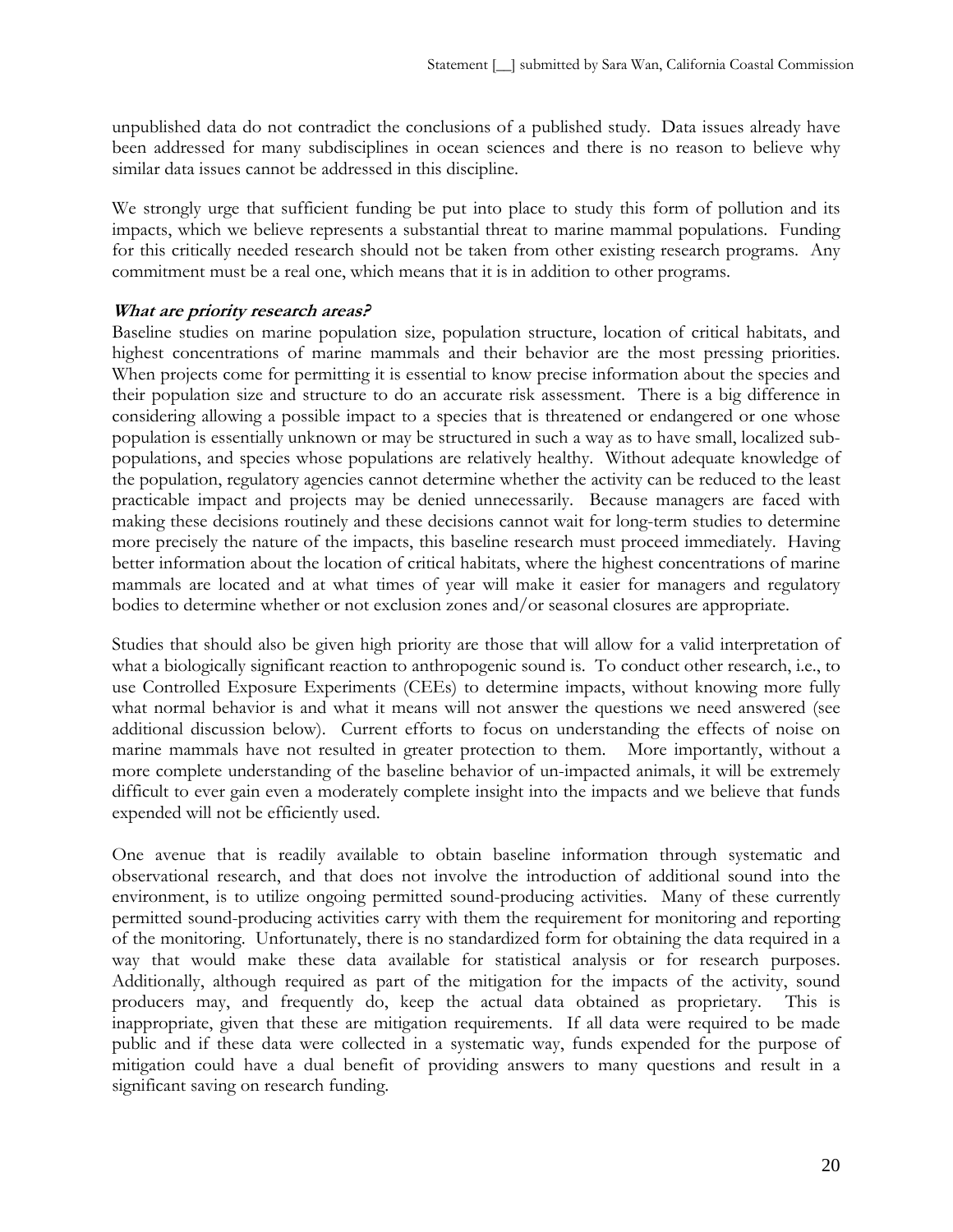Other areas of priority for research include:

- 1) Conduct more complete analysis of past and present stranding data, including obtaining more information on whether or not there were sound activities in the area at the time of the stranding, for both naval sonars and seismic surveys.
- 2) Develop more effective ways to do monitoring before, during and after noise activity as part of current mitigation required of sound producers so that such monitoring data can be analyzed for impacts. This also requires that pre-activity baseline information be available.

## **Relative importance of research and mitigation efforts**

Research on the effectiveness of current mitigations, the improvement of current tools, and the development of additional tools needs to be given the highest priority. While much of what scientists are attempting to learn about marine mammals is of importance to science and our understanding of these species, managers and regulatory bodies such as the Coastal Commission need information immediately to be able to meet the mandates of current statutes and concerns about protection of these species. Basic research and understanding of animal physiology and behavior requires long-term studies. Answers do not come easily, quickly, or cheaply. In the interim, sound producers need to have some degree of certainty about their ability to get permits and regulators need to have information about the value and advisability of requiring mitigations. Given the high degree of probability that noise does cause adverse impact to marine mammals, regulators cannot wait for long-term answers and must have more information on mitigation as soon as possible.

### **Permitting and authorization for research**

The Coastal Commission agrees that researchers who undertake research on or who incidentally take marine mammals in the course of sound-producing research are in need of timely, predictable, and cost-effective permitting and authorization processes that maintain or enhance current levels of protection for marine mammals under the statutory regimes of the Marine Mammal Protection Act (MMPA) and other federal and state laws. The challenge is implementing an effective process that protects marine mammals while allowing much-needed research to be undertaken.

There are many issues of concern facing researchers and federal and state agencies. These include:

- 1) inadequate resources available to conduct permitting and authorization processes in a timely and efficient manner;
- 2) the funds, time, and regulatory and scientific expertise needed by a researcher seeking to obtain a permit or authorization to conduct acoustic research that could impact marine mammals;
- 3) lack of clarity regarding the applicability of other statutes like the National Environmental Policy Act (NEPA) and the Endangered Species Act (ESA) that may require documentation in addition to that required by the MMPA (Marine Mammal Protection Act);
- 4) lack of clarity regarding when programmatic authorizations or permits are appropriate for repetitive activities that do not change significantly over time; and
- 5) the underlying circular situation in which the lack of information needed, in part, to make permitting and regulatory decisions is perpetuated by the challenges in permitting research activities that could help address those information needs.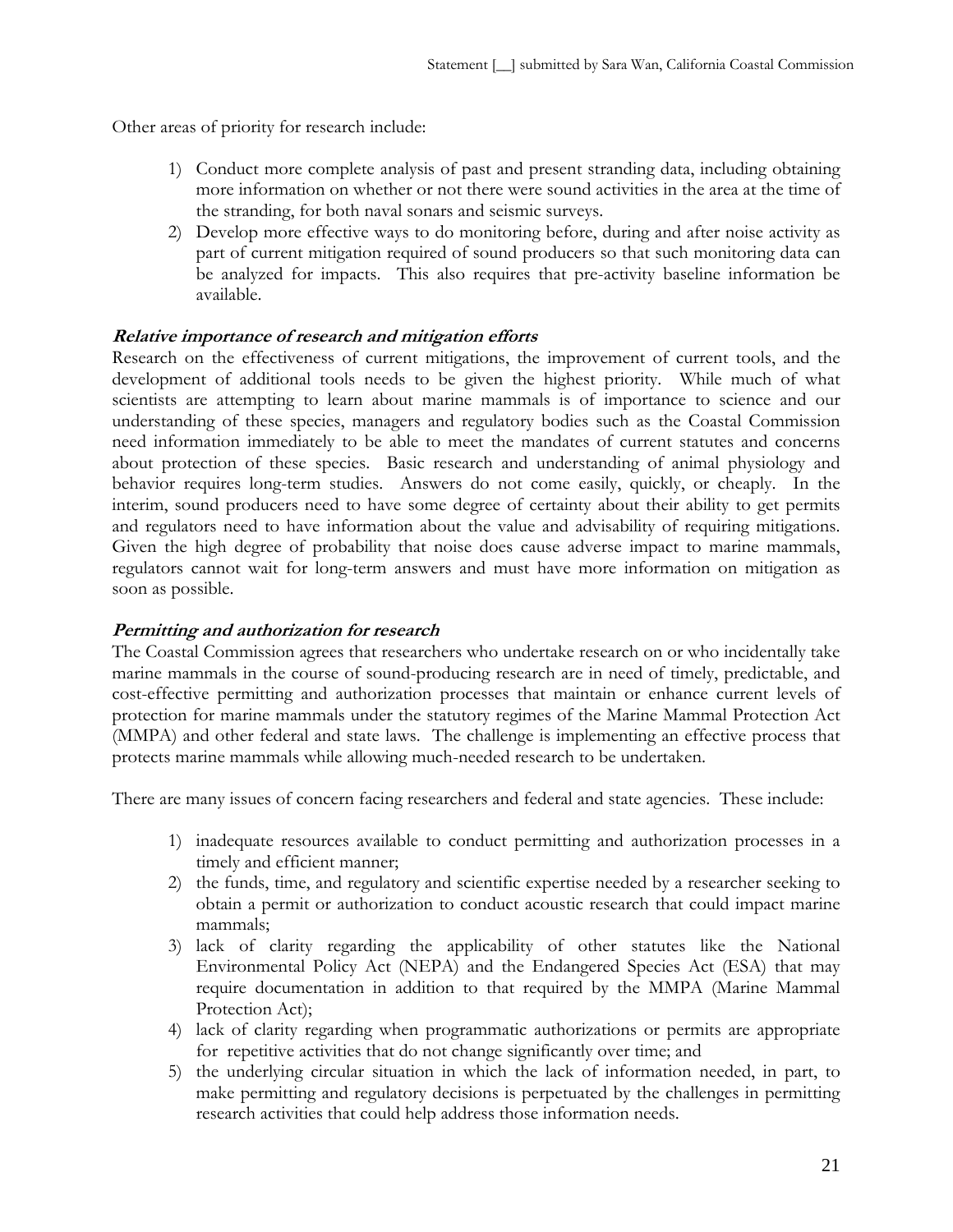To address this situation, there are several steps that could be taken by the Services, researchers, and funding entities to improve the permitting and authorization processes. The California Coastal Commission does not believe that there is any need for statutory changes for the permitting and authorization processes. In 1996 the California Coastal Commission was instrumental in convening the HESS (High Energy Seismic Survey) Team, one of whose primary purposes was to find ways to streamline the permit process for review of seismic surveys in federal OCS off the coast of California. Based on that experience the California Coastal Commission believes that the needs of the researchers for an improved and streamlined process could be accomplished within the current regulatory framework and existing statutes.

The following suggestions to improve the current process include:

- The Services should receive increased funding for their permitting and authorization divisions and that increased funding should be made available to all relevant federal and state agencies for their permitting and authorization divisions to meet compliance needs.
- The Services should adopt a more coordinated approach to:
	- i. provide research funding entities and researchers with clear guidelines to use in determining whether or not a particular research activity requires an application under federal or state law;
	- ii. provide standard background documents, application information, and references to reduce the cost and time of preparing applications; and
	- iii. develop mechanisms, where appropriate, to collectively process and issue permits and authorizations that are similar based on species, region, or activity.
- The Services, research funding entities, and researchers should work together when appropriate:
	- i. to develop programmatic environmental impact statements and assessments and to identify mechanisms to collectively process and issue permits and authorizations especially for repetitive activities that do not change over time;
	- ii. to achieve better timing linkages between the process for authorization and permitting, securing funding, and scheduling research operations to minimize potential issues;
	- iii. to achieve a more comprehensive and coordinated approach to implementation of both the MMPA and the ESA among the Services; and
	- iv. to identify innovative ways to meet regulatory requirements through reductions in potential impacts on marine mammals.

# **Animal welfare aspects of research—ABR, CEE**

There are two experimental techniques that raise significant controversy as to their effectiveness and their implications relative to the welfare of animals: ABRs (Auditory Brainstem Response) and CEEs (Controlled Exposure Experiments). While the Coastal Commission is concerned about the welfare of marine mammals and would not like to see anything done that could harm or kill any individual, its primary concern is to obtain information that will enable it to regulate activities that produce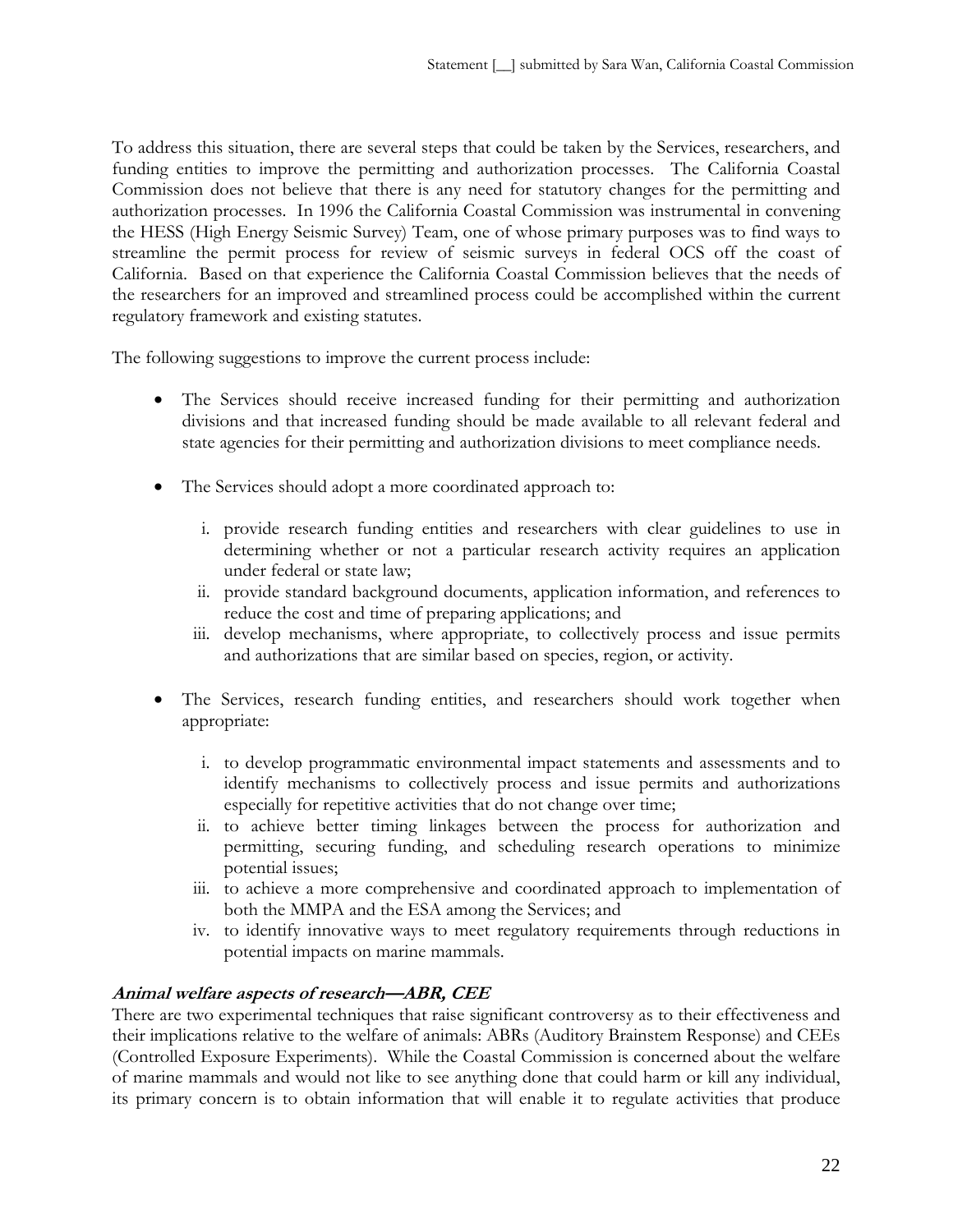sound in such a way as to eliminate or minimize the effects of that sound. ABRs raise very serious issues regarding the ethical treatment of animals, particularly those that are stranded and in highly stressful situations. This technique provides for the determination of hearing abilities of animals and may also expand the knowledge base to include the hearing values of a variety of species that may likely not be kept in captive situations, but the use of this technique calls for ethical guidelines. The Coastal Commission does not have a position relative to the use of ABR as a technique except to express its concern about making certain that the welfare of an animal is carefully weighed against the possible benefits of using ABR. When using ABR the primary priority when dealing with stranded animals must be their welfare and not the research objective. Nothing should be allowed that will compromise an animal's ability to survive the stranding. With that in mind, the ultimate decision to use ABR or not must be left to those at the scene charged with the rescue and care of these animals.

CEEs, on the other hand, raise an entirely different set of both ethical and research questions. CEEs are experiments in which animals in the wild are exposed to controlled doses of sound for purposes of assessing their behavior or physiological responses.

CEEs are problematic because they introduce additional sound into the ocean and expose not only the target species and/or individuals to be studied, but many additional ones. By doing so, they place animals at risk. In addition, CEEs may tell us whether or not there is an effect, but a better understanding of the behavior and physiology of marine mammals is required to understand the significance of that effect. Thus even a well-designed experiment may not eliminate controversy over a particular activity or project, but may only shift the nature of the debate. Unfortunately, our ignorance regarding the biology and physiology of many marine mammal species is so great that the potential effects of noise and the sound exposures causing these effects is poorly understood. A top priority for understanding what kinds of reactions may be most important for marine mammals exposed to noise must involve studies of baseline behavior of undisturbed animals prior to conducting other research. Until we have a greater understanding of what is a biologically significant response, CEEs may not give us the answers to our questions and thus should be used judiciously and then probably only in concert with other research or as part of a larger research program.

Given the controversial nature of CEEs and the ethical questions they raise, and because they are not a benign form of research, it is particularly important that when CEEs are used, they be carefully designed and their limitations acknowledged. If CEEs are to be used, it is important to have accurate information about the population status of both the target animals and any others that may be exposed. When endangered species or small local populations are involved, the use of CEEs could result in population effects and therefore should be avoided. In some cases, where the species is highly endangered or where there is little or no information about that population, CEEs should not be used, since the risk associated with the experiment may be too great.

For long-term effects, long-term research is required. It is not practical to use CEEs over long time periods or large spatial scales, i.e., the larger the area the more non-target species will be impacted. CEEs should use, as much as possible, sound exposures that are realistic and with the same characteristics of sound that the mammals are likely to be exposed to by ongoing sound operations. Further, for CEEs to be effective they must be preceded, as stated above, by baseline studies of behavior and physiology that enable the results of the experiments to be interpreted as to their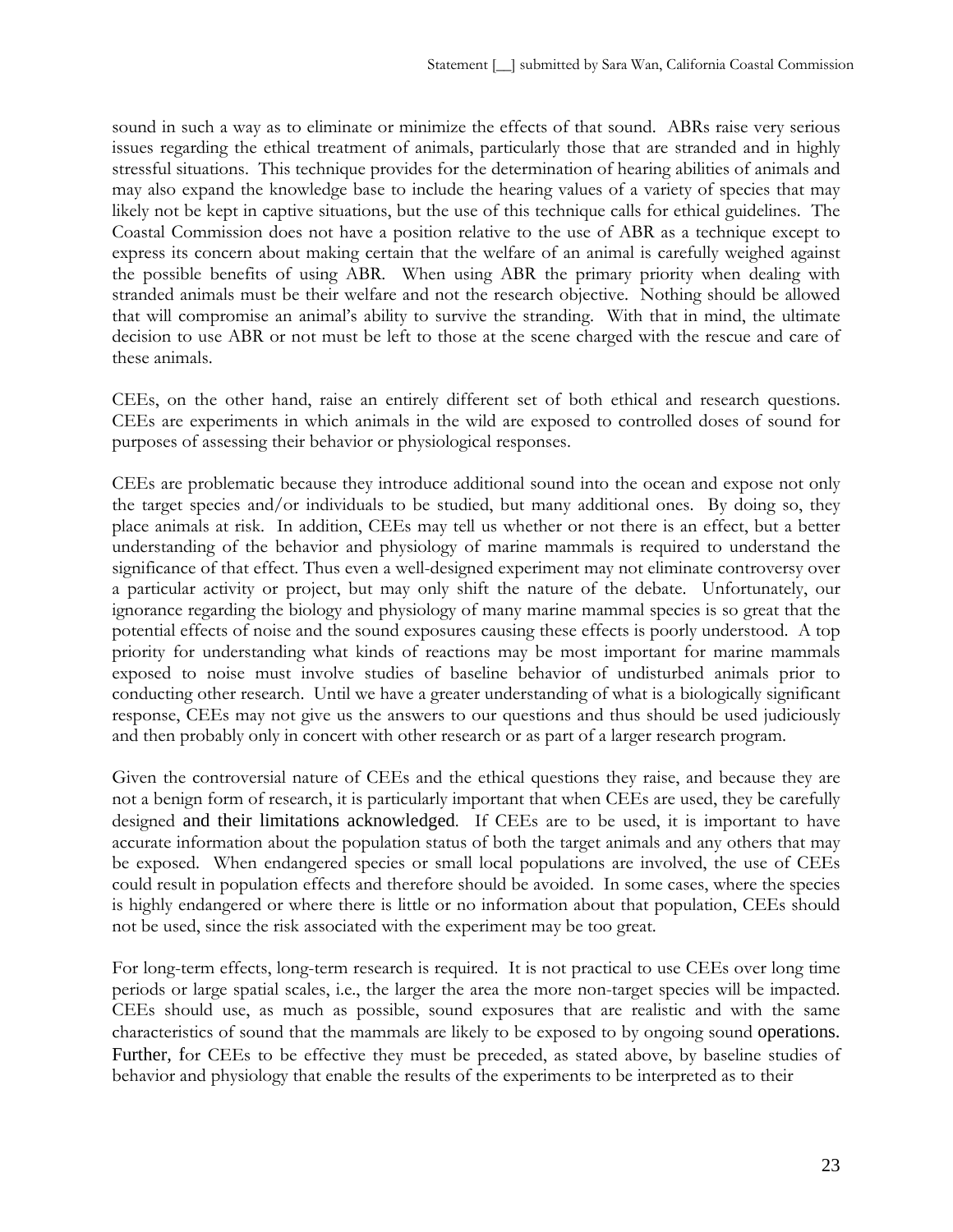significance. To eliminate possible bias and arguments that will make the research valueless for regulatory purposes, if CEEs are conducted, there should be agreement, in advance, as to what constitutes a biologically significant effect.

Lastly, research that can yield conclusive results with less risk of harm to the animals should be preferred. Systematic observations using ongoing sound-producing activities should be used in place of CEEs if they can provide similar information. Systematic studies of ongoing soundproducing activities can strengthen monitoring efforts required as mitigation, while retaining the benefit that such studies do not introduce additional sound directed at the mammals. The advantages of observational studies are increased as more attention is given to optimizing measurement methods and study designs with the greatest power to detect real effects and provide convincing results.

No single research approach solves all of our data needs. Monitoring will always be required for regulated activities, and if monitoring data are collected systematically, gathered, and analyzed, they can provide important information on effects. Long-term correlational studies can provide added detail on effects of ongoing activities, and are especially useful for long-term exposures or difficult to reproduce sounds, and CEEs can constitute one component of a larger research and management program, designed to give us additional information where controlled exposures are necessary.

## **Recommendations:**

- 1) Anthropogenic sound with the potential to harm marine life should be eliminated where possible or otherwise minimized (e.g., through source reduction and removal; geographic and seasonal restrictions).
- 2) Given the likelihood that anthropogenic sound may have significant impacts on marine mammals, the degree of uncertainty regarding the nature and extent of those impacts, and the need to consider cumulative and synergistic effects, a precautionary approach should be taken with respect to management of marine mammals.
- 3) Anthropogenically caused acoustic impacts on marine mammals need to be addressed through a comprehensive and transparent management system. The management system should address chronic and acute anthropogenic noise, long-term and shortterm effects, cumulative and synergistic effects, and impacts on individuals and populations.
- 4) The Services should receive increased funding for their permitting and authorization divisions and that increased funding should be made available to all relevant federal and state agencies for their permitting and authorization divisions to meet compliance needs.
- 5) Congress should provide funding to have sufficient stranding teams available to review and obtain information on strandings in a timely manner and to increase the level of monitoring to detect strandings or mortalities at sea associated with noise events.
- 6) The Services should develop a standardized form for the reporting of data from strandings, including consistent necropsy examinations to detect acoustically related injuries. The Services should allow for a limited number of members of the public to be present during necropsies to increase the transparency of the process.
- 7) Congress should require reporting of any activities involving sound in areas where there was a documented stranding, including date, time, and location of the activity.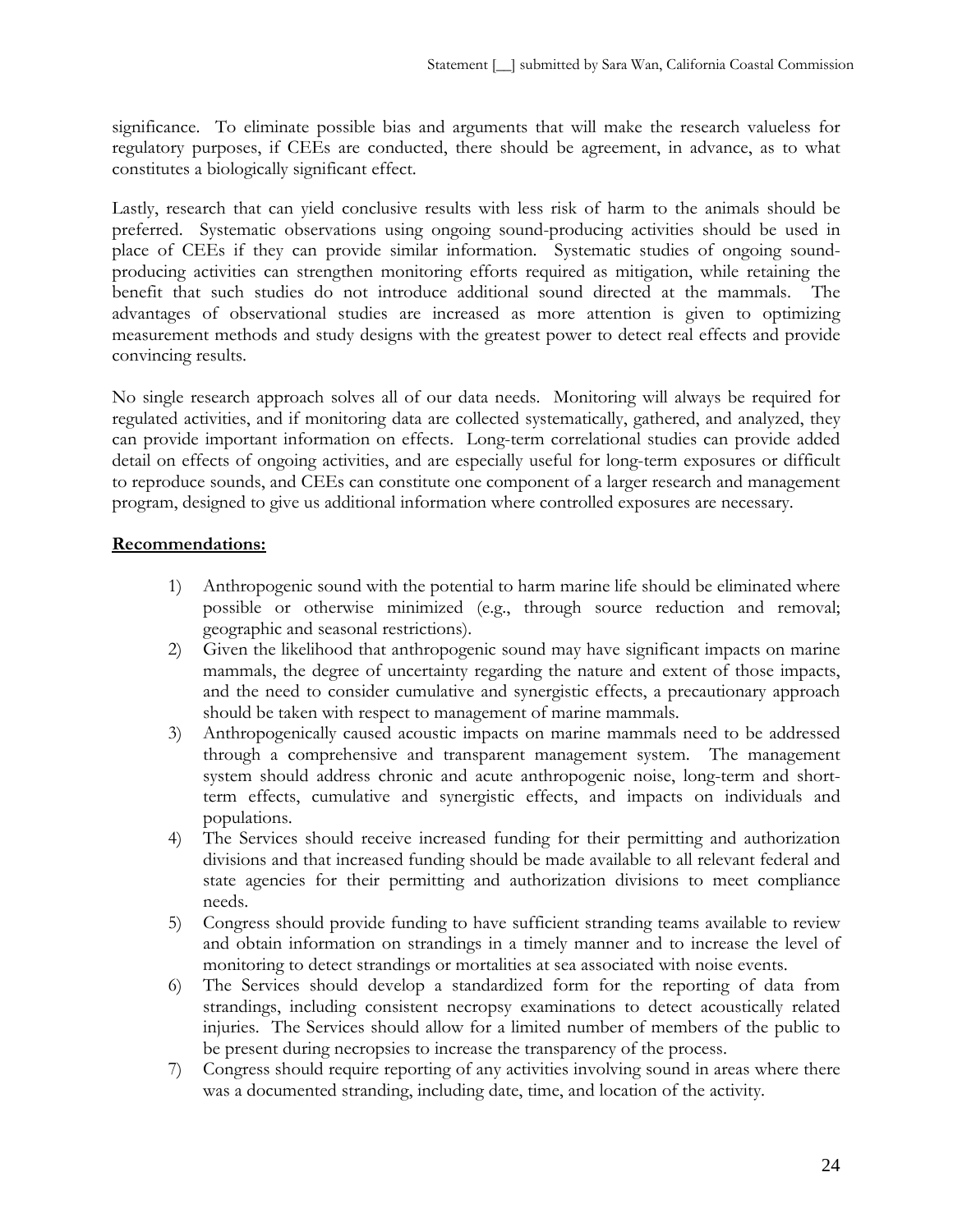- 8) The management agencies should identify and immediately implement mitigation measures that are effective for noise-producing activities (e.g., source reduction and removal; geographic and seasonal restrictions) as a part of a sustained national research program that includes systematic study of the effectiveness of various mitigation tools.
- 9) There should be a commitment to fund a national research program, with emphasis on baseline behavior, physiology, and population size, location, and structure. That program should have procedures in place to minimize bias and the perception of bias and should include diversification of funding, a prohibition on the pre-publication vetting by funders, and a requirement that all data obtained with public funds be publicly available.
- 10) The agencies should work with the U.S. Navy, air gun users (including scientists, geophysical contractors, and oil and gas companies), and the shipping industry to prioritize and ensure the development and use of quieter technologies, and other source reduction tools or methods. In addition, management should be extended to unaddressed sources and activities that have the potential to produce adverse effects (including, but not limited to, commercial shipping, recreational watercraft use, whale watching, and the development and use of AHD and ADDs).
- 11) The Services should examine novel applications of conservation tools such as designation of critical habitats, marine protected areas, and ocean zoning to protect populations from chronic or episodic anthropogenic noise.
- 12) The Services should develop standardized and transparent systems and formats for the collection of monitoring data to be able to systematically take advantage of appropriate opportunities to collect data that can be used for statistical analysis, and facilitate the review, aggregation, and publication of data and results of those analyses.
- 13) All data obtained as a result of mitigation monitoring requirements should be public.
- 14) The Services should establish training and certification programs to ensure that marine mammal observers are qualified to conduct effective monitoring, enabling data to be utilized for observational research.

### **Conclusion**

Although we know that anthropogenic sound in the ocean is a serious threat, we do not have sufficient information at this time to understand the full extent of the problem. One of the biggest challenges faced in regulating the effects of noise is our ignorance of the characteristics and levels of sound exposures that may pose risks to marine mammals. Given the current state of our knowledge we must therefore take a precautionary approach in the regulation of noise. We must also expand our efforts to protect and preserve marine mammals by instituting and using effective mitigation measures – such as geographic exclusion zones – now, to keep marine mammals at a distance from noise sources that have the potential to harm or kill them. In addition, we must commit to understanding this problem better by funding a national research program. Only through a combined approach – precaution, mitigation, and research – can we assure that these very special resources will be here for the enjoyment of future generations.

#### **Notes**

1. See, for example, Frantzis, A. 1998. Does acoustic testing strand whales? Nature 392: 29; Jepson, P. D., Arbelo, , Deaville, R., Patterson, I. A. P., Castro, P., Baker, J. R., Degollada, E., Ross, H. M., Herráez, P.,A. M. Pocknell. A.M., Rodríguez, F., E.Howie, F., Espinosa, A., Reid, R. J., Jaber, J. R., V. Martin, Cunningham, A. A. and Fernández, A. 2003. Gas bubble lesions in stranded cetaceans. *Nature* 425: 575–576.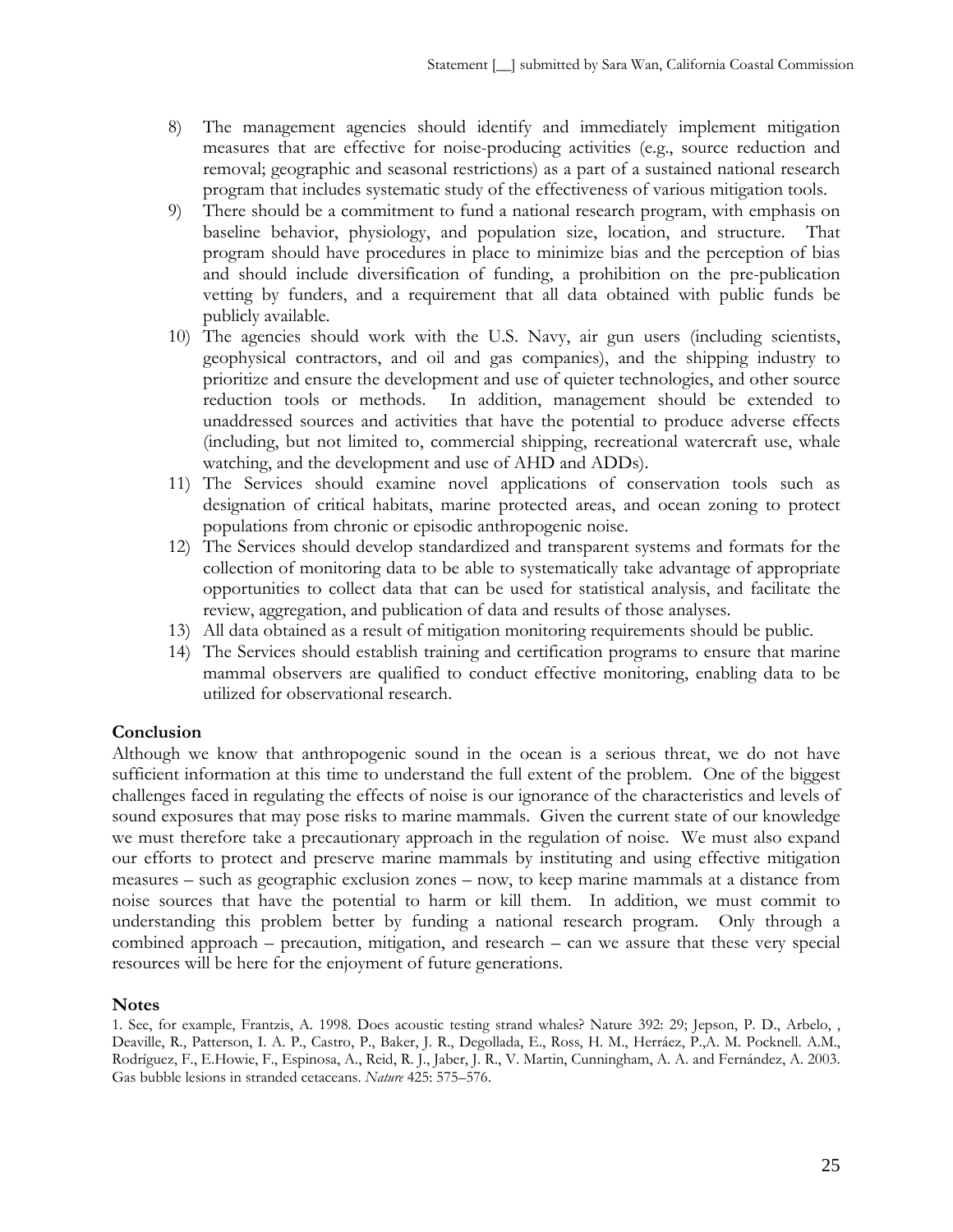2. International Whaling Commission, 2004 Scientific Committee (IWC/SC) Annex K: Report of the Stranding Working Group on Environmental Concerns. Annual IWS meeting, Sorrent Italy, 29 June–10 July, 56 pp.

3. Frantzis, A. 1998. Does acoustic testing strand whales? Nature 392:29; Evans and England 2001,NOAA and U.S. Navy 2001, Joint Interim Report; Bahamas Marine Mammal Stranding Event of 15-16 March 2000. NOAA. NOAA available on line at http;//www.nmgs.noaa.gov/orit,res/PR2H and S R p/I B R pdf) ; Evans, P.G. H., and Miller, L.A. 2004, Proceedings of the Workshop on Active Sonar and Cetaceans. Las Palmas, Gran Canaria, 8th March 2003, European Cetacean Society Newsletter, No. 42. Special Issue; Frantzis 1998; NOAA. 2004. Preliminary report: Multidisciplinary investigation of harbor porpoises (*Phocoena phocoena*) stranded in Washington State from 2 May – 2 June 2003 coinciding with the mid-range sonar exercises of the *USS SHOUP*; Fernandez, A 2004 Pathological findings in stranded beaked whales during the naval military maneuvers near the Canary Island, Proceedings of the Workshop on Active Sonar and Cetaceans. Las Palmas, Gran Canaria, 8th March 2003, European Cetacean Society; Fernandez, A., Edwards, J.F., Rodriguez, F., Espinosa de los Monteros, A., Herraez, P., Castro, P., Jaber, J. R., Martin, V., and Arbelo, M. 2005. "Gas and fat embolic syndrome" involving a mass stranding of beaked whales (Family *Ziphiidae*) exposed to anthropogenic sonar signals. Vet Pathol 42:446–457.

4. See, for example, Andrew, R. K., Howe, B. M. and Mercer, J. A. and Dzieciuch, M. A. 2002. Ocean ambient sound: Comparing the 1960s with the 1990s for a receiver off the California coast. *Acoustic Research Letters Online* 3(2): 65-70; International Whaling Commission, 2004 Report of the Scientific Committee Annex K; Rise in sound levels: National Research Council 2003: *Sound and Marine Mammals* (Washington D.C. National Academies Press 2003); Rise in sound levels: National Research Council: *Sound and Marine Mammals* (Washington D.C. National Academies Press 2003); Friedman.

5. Richardson, W.J., Green, C.R. Jr., Malme, C.I., and Thomson, D.H. 1995. Marine Mammals and Noise. New York: Academic Press 576 pp.

6. Fernandez, Whitehead,H. & Reeves, R2005 Killer Whales and whaling: The scavaging hypotheses. Biol. Lett. (online) DOI: 10, 1098/rsbl.2005.0348.

7. National Marine Mammal Stranding Network, http://seahorse.nmfs.noaa.gov/msdbs/class/seahorse\_public.htm.

8. National Marine Fisheries Service (NMFS). 2002. Status Review under the Endangered Species Act: Southern Resident Killer Whales (Orcinus orca). National Oceanic and Atmospheric Administration T echnical Memorandum NMFS NWAFSC-54, Seattle, WA. 131 pp.; Weller, D. W., Burdin, A. M., Wursig, B., Taylor, B. L., and Brownell, R. L., Jr. 2002. The western Pacific gray whale: a review of past exploitation, current status, and potential threats. J. Cetacean Res. Manage 4: 7-12.; Croll, D.A., C.W. Clark, A. Acevedo, B. Tershy, S. Flores, J. Gedamke, and J. Ur ban, 2002. "Only male fin whales sing loud songs," *Nature* 417:809 (observing that rise in noise levels from seismic surveys, oceanographic research, and other activities could impede recovery in fin and blue whale populations).

9. Balcomb, K. C. and Claridge, D.E. 2001, A mass stranding of cetaceans caused by naval sonar in the Bahamas. Bahamas J. Sci. 8 (2):2-12.

10. Whitehead, H et al 2000. Science and the conservation, protection, and management of wild cetaceans. In Cetacean Societies. Mann, J., Connor, R.C., Tyack, P.L., and Whitehead, H. (Eds.). Chicago: University of Chicago Press., pp 308- 332.

11. Perrin, W. F., Würsig, B., and Thewissen, J. G. M. (Eds.). 2002. Encyclopedia of marine mammals. New York: Academic Press.

12. Twiss, J. R. Jr., and Reeves, R. R. (Eds.) 1999. Conservation and management of marine mammals. Washington, D.C.: Smithsonian Institution Press.

13. National Marine Mammal Stranding Network, http://seahorse.nmfs.noaa.gov/msdbs/class/seahorse\_public.htm.

14. National Marine Mammal Stranding Network, http://seahorse.nmfs.noaa.gov/msdbs/class/seahorse\_public.htm.

15. Frantzis, A. 1998.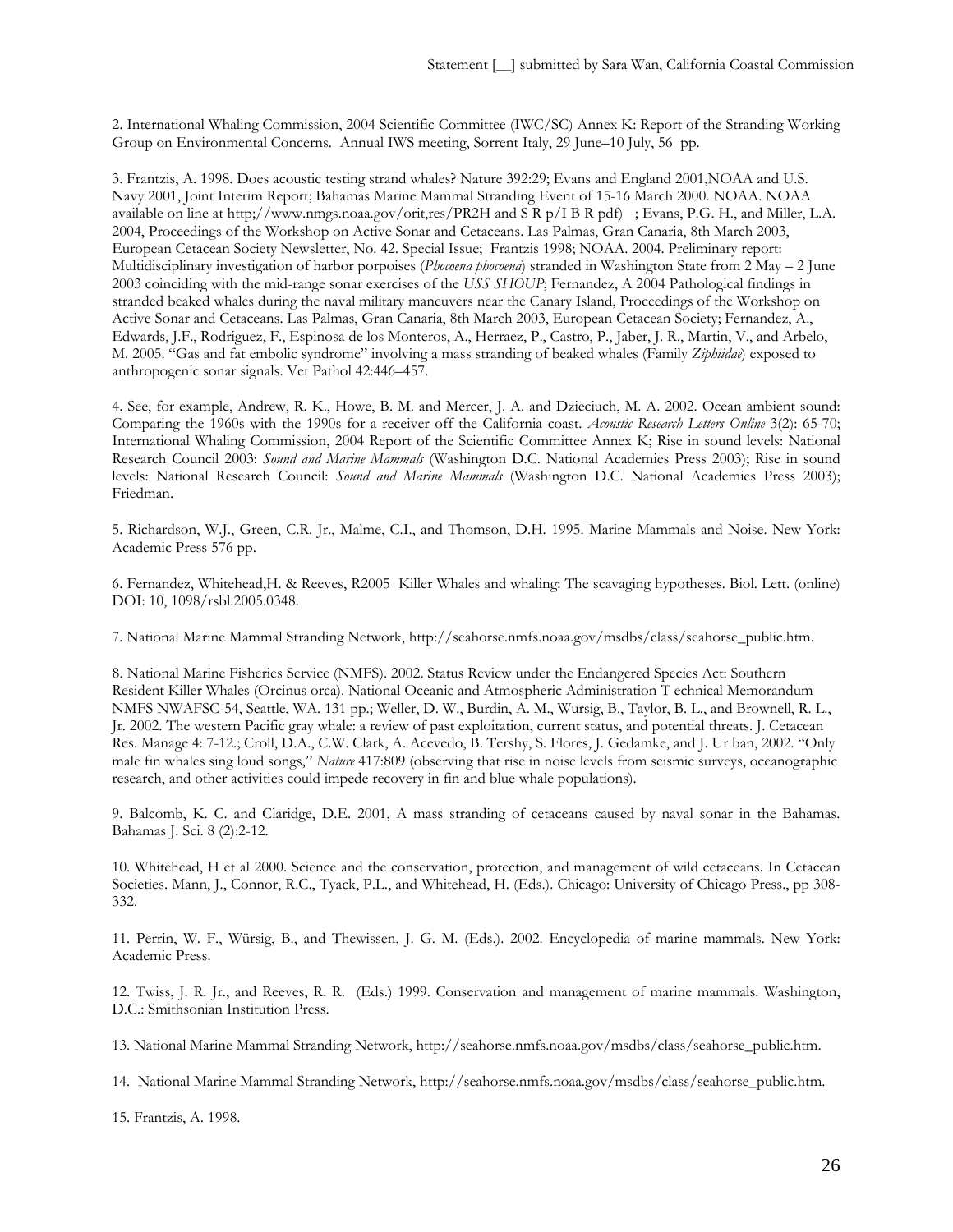16. Evans and England 2001; Evans and Miller 2004, NOAA & US Navy 2001 Fernandez et. Al. 2005.

17. Personal communication: Ken Balcomb (Feb. 2004); personal communication Laurie Allen (Feb. 2004).

18. Brownell, R.L. Jr., Yamada, T., Mead, J.G., and Van Helden, A.L. m2004. Mass strandings of Cuviers beaked whales in Japan: U.S. Naval acoustic link: Paper. SC/56E37 presented to the IWC Scientific Committee, June 2004 (unpublished). 10pp (available from the Office of the Journal of Cetacean Research and Management); Iternational Council for the Exploration of the Sea (ICES) 2005. Report of the Ad-hoc Group on the Impacts of Sonar on Cetaceans and Fish (AGISC). ICES (M2005/ACE:01.

19. Engel et al. 2004; Martin, V., Servidio, A. and García, S. 2004. Mass strandings of beaked whales in the Canary Islands. In: Evans, P.G. H. and Miller, L. A. (Eds.). Proceedings of the Workshop on Active Sonar and Cetaceans. European Cetacean Society Newsletter, No. 42 (Special Issue)., pp. 33-36.; NOAA and U.S. Navy 2001; NOAA Technical Memorandum NMFS-NWR-34, October 2004: Multidisciplinary investigation of stranded harbor porpoises (*Phocoena phocoena*) in Washington State with an assessment of acoustic trauma as a contributory factor (2May-2 June 2003) pp55; National Marine Fisheries Service (NMFS). 2005. Assessment of acoustic exposures on marine mammals in conjunction with USS Shoup active sonar transmissions in the Eastern Strait of Juan de Fuca and Haro Strait, Washington, 5 May 2003, Office of Protected Resources, 13 pp.;National Marine Fisheries Service (NMFS). 2005. Assessment of acoustic exposures on marine mammals in conjunction with USS Shoup active sonar transmissions in the Eastern Strait of Juan de Fuca and Haro Strait, Washington, 5 May 2003,Office of Protected Resources, 13 pp.; NMFS 2005; Tomaszeski, S. 2004. Presentation at the Third Plenary Meeting of the Advisory Committee on Acoustic Impacts on Marine Mammals, 27-29 July, San Francisco. [Available at:http://mmc.gov/sound/plenary3/pdf/tomaszeski.pdf]).

20. See, for example, Frantzis 1998, NOAA and U.S. Navy 2001 Joint Interim Report; Bahamas Marine Mammal stranding event of 15-16 March 2000, NOAA (available on lien at http://www.nmfs.noaa.gov/prot\_res/PR2/H\_and S\_R\_P/I\_B\_R.pdf), Jepson et.al. 2003, Levine et al. 2004 Active sonar wave form. JSR-03-200. Report from MITRE Corporation, JASON program, for the Office of Naval Research.

21. See for example, International Whaling Commission, 2004 Report of the Scientific Committee: Annex K. *See also* Nieukirk, S.L., K.M. Stafford, D.K. Mellinger, R.P. Dziak, C.G. Fox, "Low-frequency whale and seismic airgun sounds recorded in the mid-Atlantic Ocean," *J. Acoust. Soc. Am.* 115 (2004): pp. 1832-43 (describing significant propagation across mid-Atlantic to hydrophones located more than 3000 km away).

22. U.S. Navy documents show LFA ensonifying to a distance of out to 300 nm at 140 dB, which is several orders of magnitude above levels known to disturb gray whales (120 dB), and the area above 120 dB is likely over a million nm<sup>2</sup> (and up to approximately 3.9 million km2).

23. International Whaling Commission, 2004 Report of the Scientific Committee: Chairman's Summary at § 12.2.5.1. Engel, M.H., M.C.C. Marcondes, C.C.A. Martins, F. O Luna, R.P. Lima, and A. Campos, "Are seismic surveys responsible for cetacean strandings? An unusual mortality of adult humpback whales in Abrolhos Bank, Northeastern coast of Brazil," Paper submitted to the IWC Scientific Committee (2004) (SC/56/E28).

24. IWC 2004, Annex K.

25. IWC 2004, Annex K.

26. High Energy Seismic Survey Review Process and Interim Operational Guidelines for Marine Surveys Offshore Southern California," the High Energy Seismic Survey Team (HESS), for the California State Lands Commission and the U.S. Minerals Management Service Pacific OCS Region, September 1996 – February 1999.

27.Taylor, B., Barlow, J., Pitman, R., Balance, L., Klinger, T., DeMaster,D., Hildebrand, J., Urban, J., Palacios, D.,and Mead, J. 2004. A call for research to assess risk of acoustic impact on beaked whale populations. Paper SC/56/E36 presented to IWC Scientific Committee, Sorrento, Italy (unpublished). [Available from the Office of the Journal of Cetacean Research and Management].

28. See for example: Engel et.at. (2004).